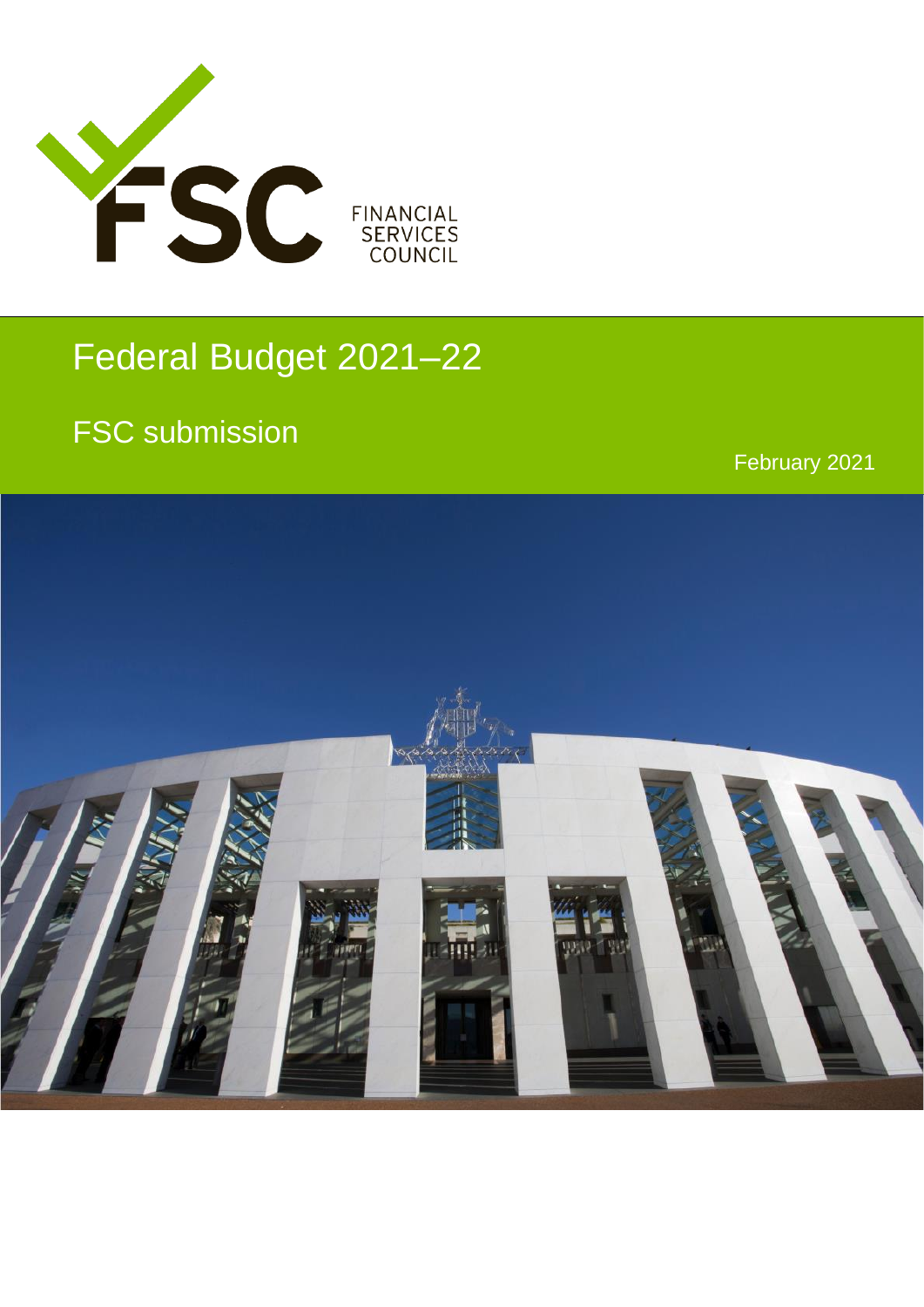

### **Contents**

| 1               |     |                                                                                 |  |  |  |
|-----------------|-----|---------------------------------------------------------------------------------|--|--|--|
| 2               |     |                                                                                 |  |  |  |
| 3               |     |                                                                                 |  |  |  |
| 4               |     |                                                                                 |  |  |  |
|                 | 4.1 |                                                                                 |  |  |  |
|                 | 4.2 |                                                                                 |  |  |  |
|                 | 4.3 |                                                                                 |  |  |  |
|                 | 4.4 |                                                                                 |  |  |  |
|                 | 4.5 |                                                                                 |  |  |  |
|                 | 4.6 |                                                                                 |  |  |  |
| 5               |     |                                                                                 |  |  |  |
|                 | 5.1 |                                                                                 |  |  |  |
|                 | 5.2 |                                                                                 |  |  |  |
| 6               |     |                                                                                 |  |  |  |
| 7               |     |                                                                                 |  |  |  |
| 8               |     |                                                                                 |  |  |  |
|                 |     |                                                                                 |  |  |  |
| 9               |     |                                                                                 |  |  |  |
|                 | 9.1 | Address outstanding Investment Manager Regime (IMR) issues 22                   |  |  |  |
|                 | 9.2 | Extend the attribution regime to Investor Directed Portfolio Services 22        |  |  |  |
|                 | 9.3 | Capital Gains Tax rollover relief for merging superannuation funds22            |  |  |  |
|                 | 9.4 | Fix outstanding issues with the Taxation of Financial Arrangements23            |  |  |  |
|                 | 9.5 |                                                                                 |  |  |  |
| 10 <sup>°</sup> | 24  | Attachment B – Withholding tax on payments under the Asia-Region Funds Passport |  |  |  |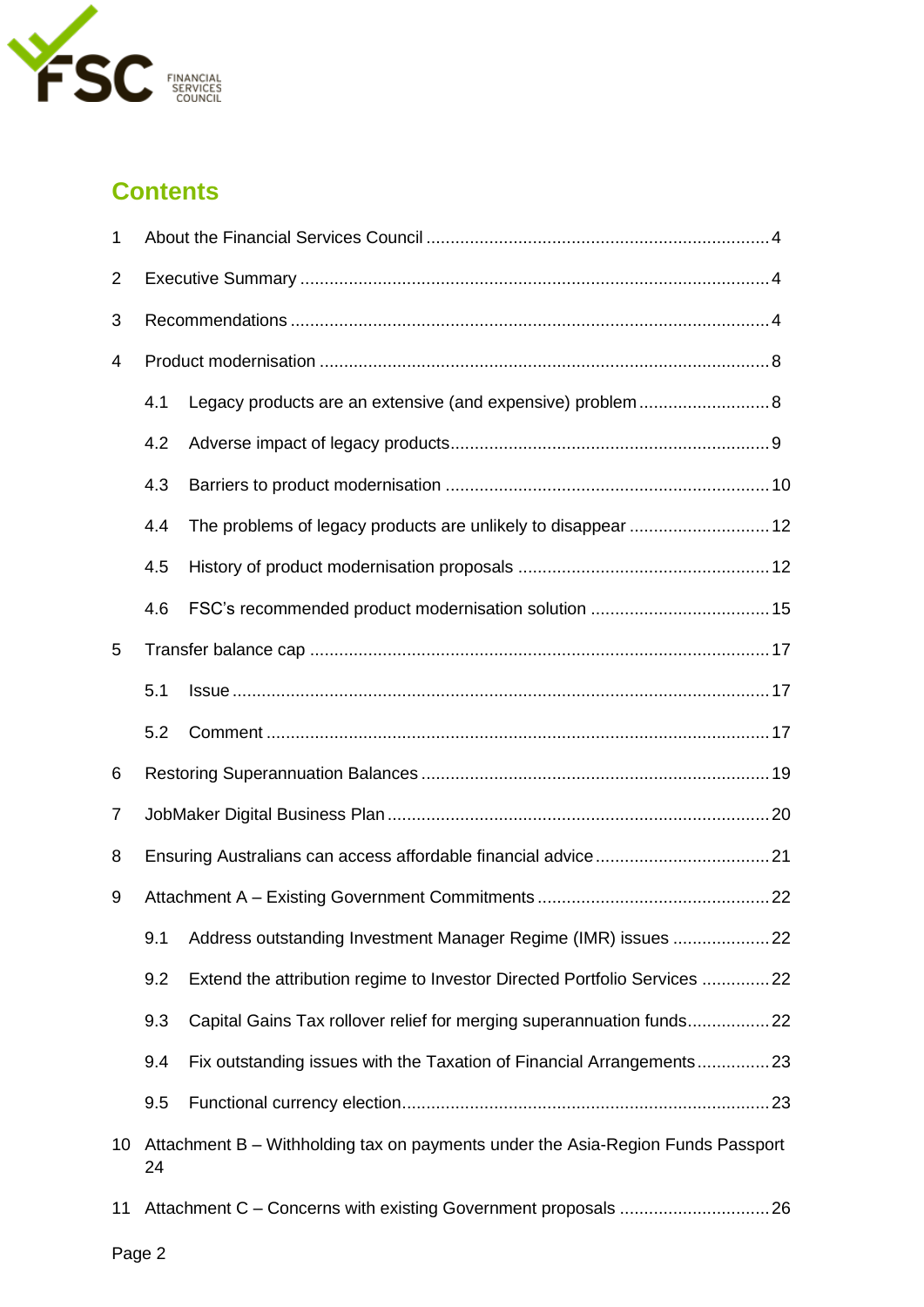

|  | 11.2 Proposed changes to attribution penalties for managed funds 29 |  |  |
|--|---------------------------------------------------------------------|--|--|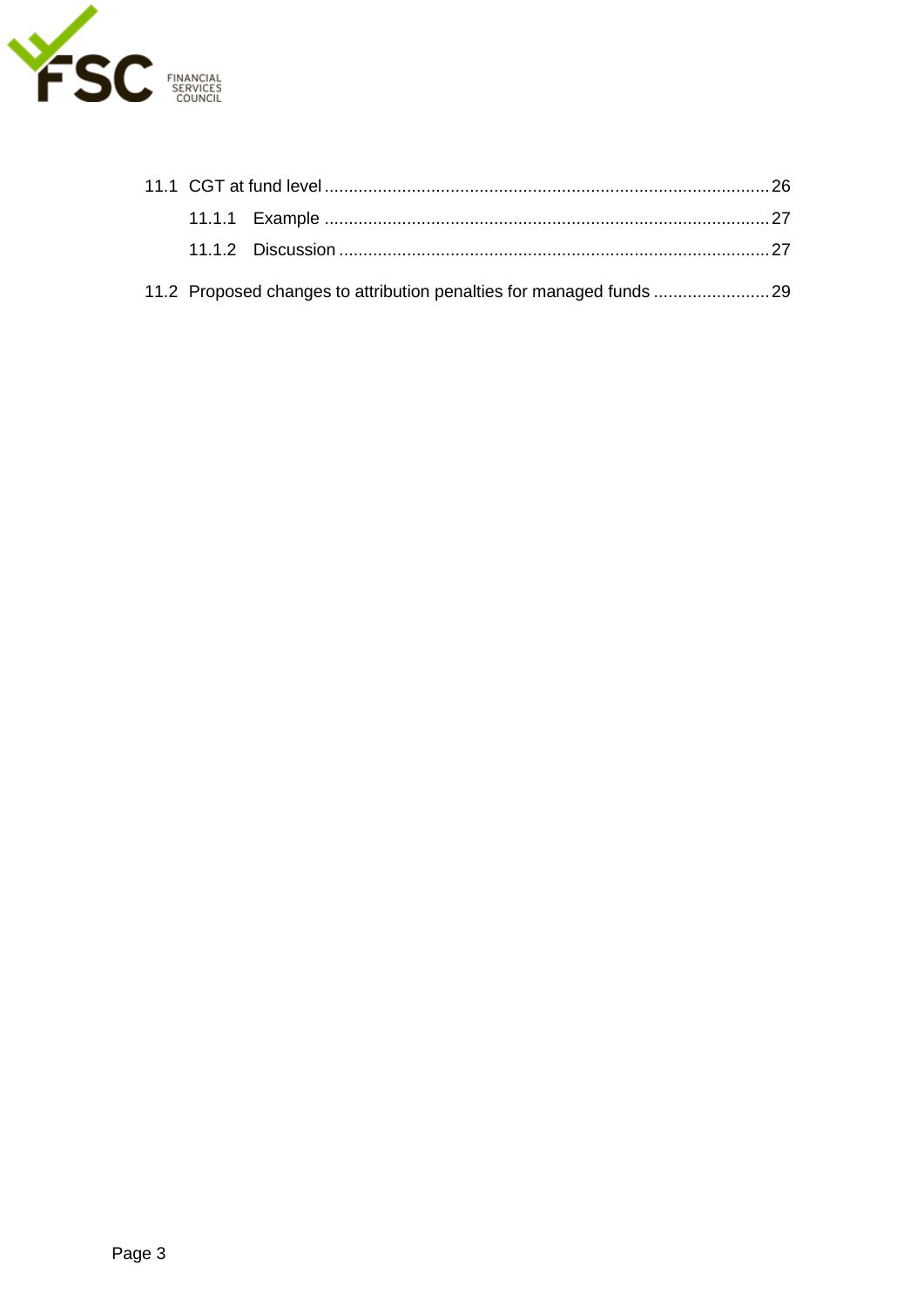

### <span id="page-3-0"></span>**1 About the Financial Services Council**

The FSC is a leading peak body which sets mandatory Standards and develops policy for more than 100 member companies in one of Australia's largest industry sectors, financial services.

Our Full Members represent Australia's retail and wholesale funds management businesses, superannuation funds, life insurers, financial advisory networks and licensed trustee companies. Our Supporting Members represent the professional services firms such as ICT, consulting, accounting, legal, recruitment, actuarial and research houses.

The financial services industry is responsible for investing \$3 trillion on behalf of more than 15.6 million Australians. The pool of funds under management is larger than Australia's GDP and the capitalisation of the Australian Securities Exchange, and is the fourth largest pool of managed funds in the world.

### <span id="page-3-1"></span>**2 Executive Summary**

The FSC welcomes the opportunity to contribute to the Pre-Budget submission process for the 2021–22 Budget. As Australia's economy recovers from the impact of COVID-19, the Government should prioritise action on a number existing policy commitments to support this process this submission details.

Prioritisation of these issues will improve productivity and consumer outcomes, improve certainty, increase competition and cut red tape.

In addition, the Budget should benefit in the longer term from reform because the changes advocated by the FSC will increase income and tax revenue, improve retirement incomes while reducing the costs of the Age Pension.

In some cases, the Government should refrain from acting – so this again will not require substantial action.

### <span id="page-3-2"></span>**3 Recommendations**

The FSC recommends the Government:

- a) Introduce a **comprehensive product modernisation (or product rationalisation) scheme** for legacy products in financial services. The Government has a longstanding commitment, made in 2015 in the Government's response to the Financial Systems Inquiry (FSI),<sup>1</sup> to implement such a scheme for life insurance and funds management, and the FSC advocates this commitment be extended to superannuation. This is discussed further in Section 4.
- b) prioritise implementing existing commitments, as outlined in Attachment A, to:

<sup>1</sup> See inquiry recommendation 43 – legacy products, and the Government's response outlined here [https://www.treasury.gov.au/publication/government-response-to-the-financial-system](https://www.treasury.gov.au/publication/government-response-to-the-financial-system-inquiry/attachment-government-response-to-financial-system-inquiry-recommendations)[inquiry/attachment-government-response-to-financial-system-inquiry-recommendations](https://www.treasury.gov.au/publication/government-response-to-the-financial-system-inquiry/attachment-government-response-to-financial-system-inquiry-recommendations)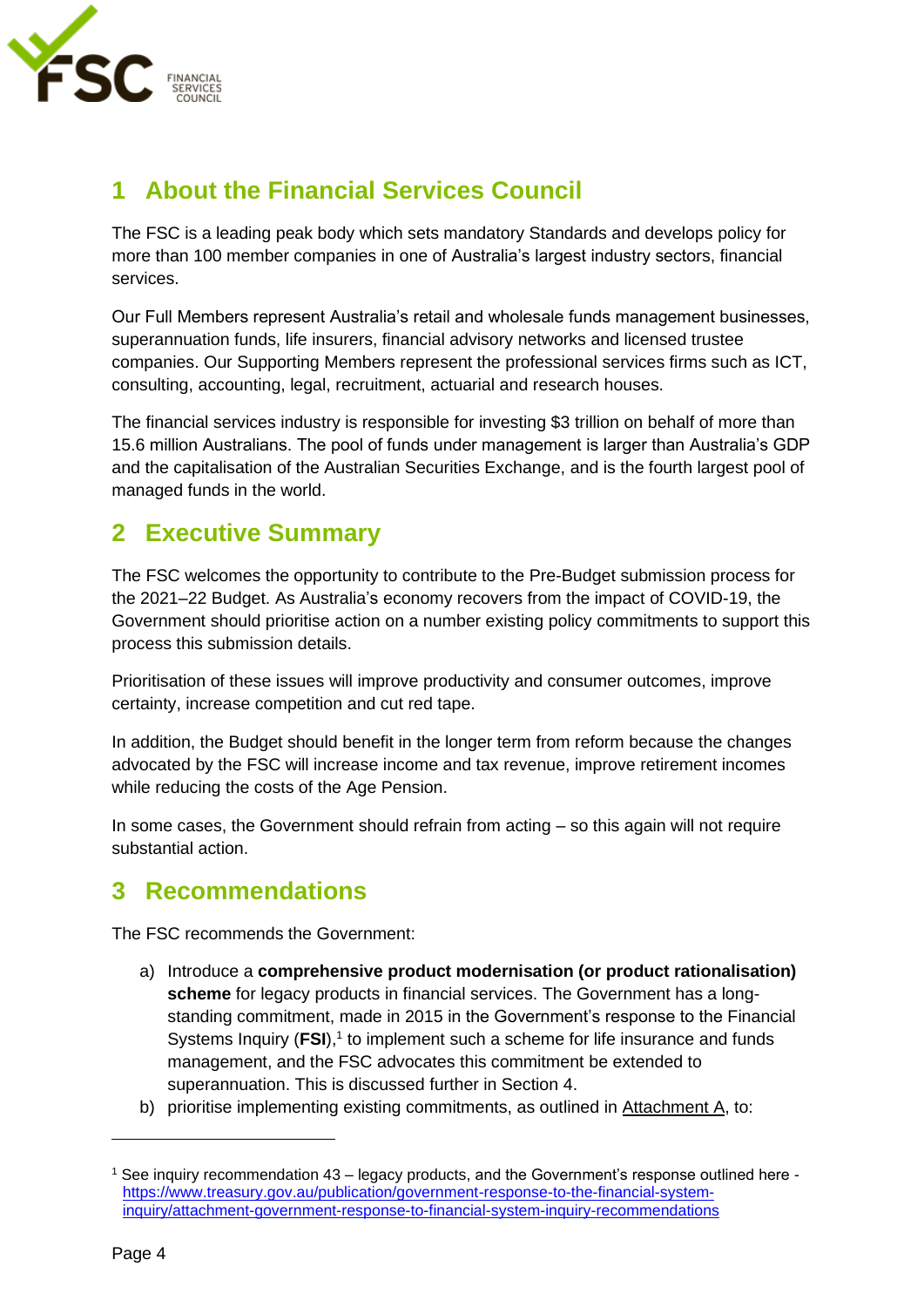

- o address **outstanding Investment Manager Regime (IMR) issues** a commitment the Government made in 2017;
- o **extend the attribution regime** to Investor Directed Portfolio Services a Government commitment from 2017;
- o Legislate for the **permanent Capital Gains Tax (CGT) rollover relief for merging superannuation funds** – a Government commitment from 2019;
- o **Expand the functional currency election to certain trusts and partnerships** – a Government commitment from 2013; and
- o **fix outstanding issues with the Taxation of Financial Arrangements** a commitment from 2017.
	- An alternative and simpler approach to improve the competitiveness of managed funds is to implement a 5% rate of Non-resident Withholding Tax (NRWT) on Asia-Region Funds Passport payments, excluding income from Australian real property. The detailed argument for this change is in Attachment B.
- o **Widen the eligibility for the functional currency election** to certain trusts and partnerships.
- c) Building on the Government's announcement to "modernise and expand" Australia's tax treaty network, **prioritise tax treaties with Luxembourg and Hong Kong**, addressing financial services issues in existing tax treaties, and ensuring that any new Free Trade Agreements are accompanied by a tax treaty.
	- o The FSC welcomed the announcement in the 2020-21 Budget for this review of the tax treaty network, and considers treaties with Luxembourg and Hong Kong should be a priority, as explained in detail in previous Budget submissions.<sup>2</sup>
	- o This would be consistent with the Government response to industry's Action Plan to boost Australian services exports, where the Government committed to "assessing Australia's [tax] treaty network to ensure it remains appropriately aligned to our trading relationships, whilst maintaining tax system integrity" (page 25).<sup>3</sup>
	- o In the 2020-21 Budget, the Government also indicated it will "prioritise refurbishing Australia's treaties with key strategic partners where necessary to maximise the benefits for Australia's economy" – the FSC considers that older tax treaties should be amended so they fully deal with superannuation funds and collective investment vehicles.<sup>4</sup>
- d) Building on the announcement of a reformed corporate residency test (announced in the 2020–21 Budget), make a commitment that the changed test will apply to corporate limited partnerships as well.
- <span id="page-4-0"></span>e) not proceed with two previously announced proposals – see details in Attachment C:

<sup>2</sup> See FSC Pre-Budget submission for 2019–20 and 2020–21, available from FSC website: <https://fsc.org.au/resources?search=budget>

<sup>3</sup> See: [https://dfat.gov.au/about-us/publications/Pages/action-plan-to-boost-australian-services](https://dfat.gov.au/about-us/publications/Pages/action-plan-to-boost-australian-services-exports.aspx)[exports.aspx](https://dfat.gov.au/about-us/publications/Pages/action-plan-to-boost-australian-services-exports.aspx)

<sup>4</sup> See FSC Pre-Budget submission for 2019–20 and 2020–21.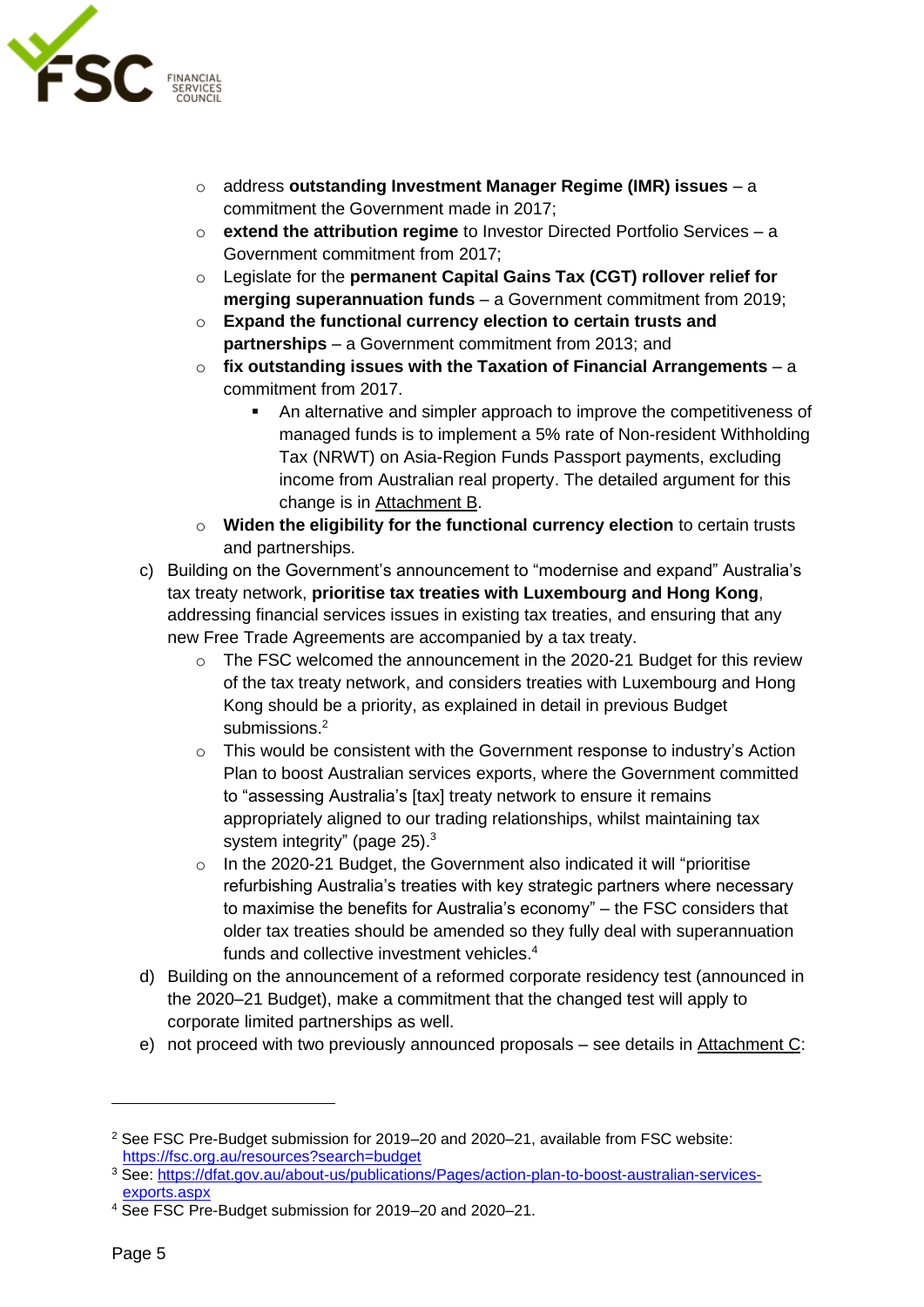

- o **The proposal to remove the CGT discount at fund level for Managed Investment Trusts (MITs) and Attribution MITs (AMITs) should not proceed**, and instead be replaced with a measure targeted at the small proportion of investors that are inappropriately accessing the CGT discount through MITs and AMITs.
- o the Government should **not proceed with proposed changes to AMIT penalties**.
- f) Address a number of technical tax issues, covered in a previous submission of the FSC, at Attachment D, including the following:
	- $\circ$  Allow AMITs to access CGT rollover relief that is available to other trusts.
	- o Treat gains or losses on bond sales as interest, given these gains are equivalent to interest in economic substance.
	- o Ensure the correct Australian taxation of foreign capital gains.
	- o Provide flowthrough tax treatment for foreign trusts.
- g) if unfavourable changes occur to the Offshore Banking Unit (**OBU**) regime, place additional priority on the FSC's requested changes outlined above in items (a) to (e).
- h) **lower the tax on new investment**. The FSC's preferred approach is a reduction in the company tax rate to 25%, or ideally a lower rate. However, if this reform is not achievable, then the Government should implement one or more alternatives which could include:
	- o Providing accelerated depreciation or an investment allowance, as recommended by the Business Council of Australia.<sup>5</sup> Such an approach should not discriminate between types of investment but should be broadly applied.
		- We note an investment allowance is simple to implement for corporate entities. However, for tax flow-through trust structures such as MITs and AMITs, the benefits of the allowance may be 'washed out' through cost base reductions for unitholders upon distributions.
		- Therefore, there should not be a cost base reduction in order for investors through MITs and AMITs to benefit from the allowance.
		- **EXECUTE:** If this does not occur, then direct investment would be preferentially taxed relative to indirect investment, which would operate contrary fundamental tax principles for indirect investment vehicles.
	- o A targeted reduction in tax for companies that expand employment.
	- $\circ$  Reducing the taxation on new equity investment such as through an Allowance for Corporate Equity.
- i) **Address complexities with the superannuation transfer balance cap** see Section [5 below.](#page-16-0)
- j) The Intergenerational Report (IGR), due to be released in the middle of this year, should include **estimates of the long-term impact of the superannuation system** on the Budget, particularly the Age Pension. This includes the impact on numbers of full and part pensioners and the dollar spending on the Age Pension, and the extent to which superannuation savings will fund other age-related expenses, such as

<sup>5</sup> See: [https://www.bca.com.au/strong\\_budget\\_strong\\_economy\\_strong\\_australia](https://www.bca.com.au/strong_budget_strong_economy_strong_australia)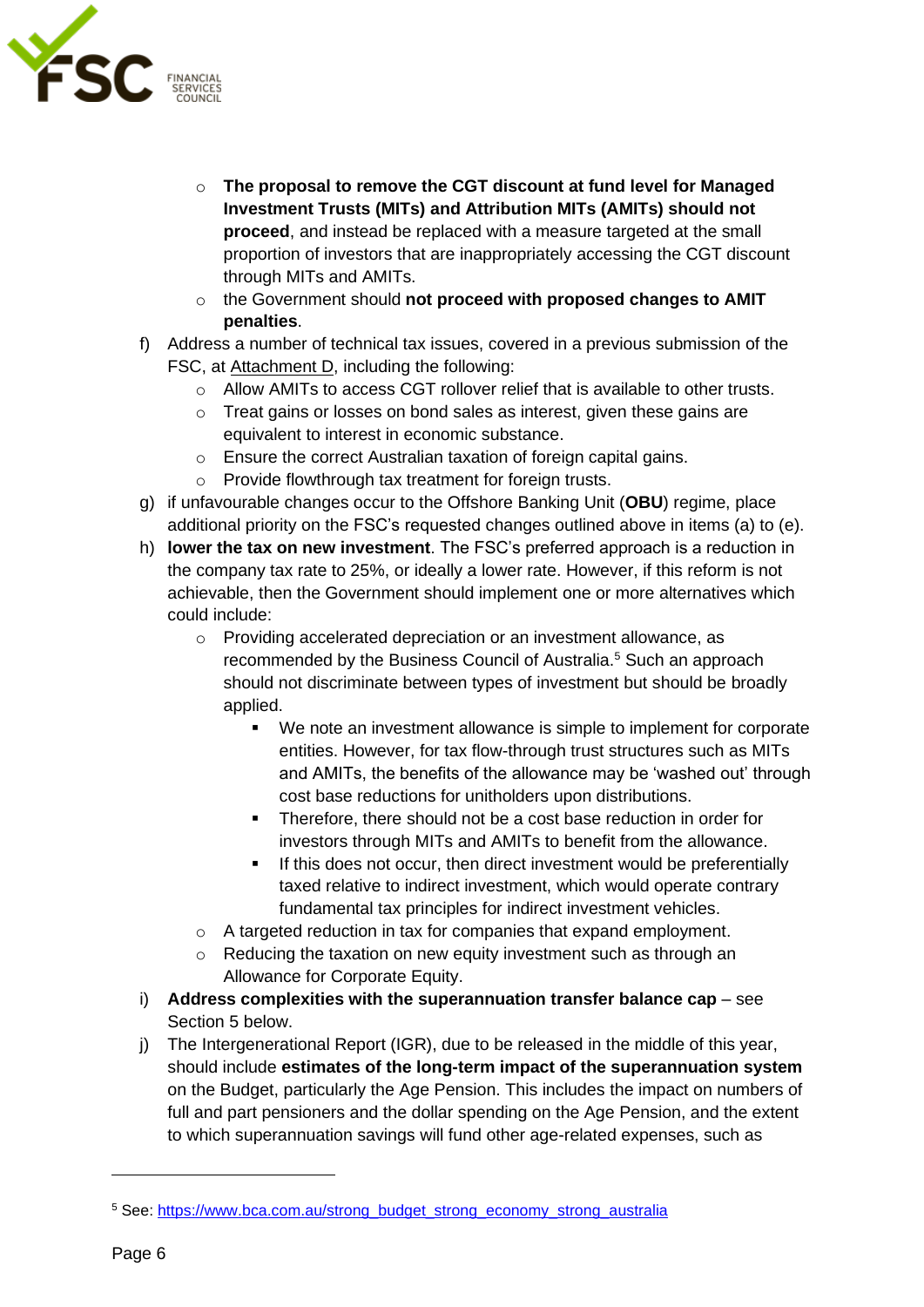

health and aged-care costs, reducing individuals' overall reliance on the Government in retirement.

- k) Ensure Australians can access affordable financial advice through incentives such as tax deductibility at a capped amount enabling reduced reliance the Age Pension long-term while improving National Savings.
- l) Extend supports for financial services that help strengthen the Digital Economy by reducing cost, improving compliance and incentivising data and technology-driven efficiencies across the financial services industry.
- m) Target measures to assist the restoration of superannuation balances that include a co-contribution scheme, a concessional cap for those aged over 50 years of age, and a steady increase in the preservation age to 62.
- n) The Government provide **clarity about the development of the Corporate Collective Investment Vehicle** (**CCIV**). This important reform has been significantly delayed and its future is unclear. In addition, the most recent draft of the CCIV rules failed to meet commitments that the CCIV would have equivalent tax treatment to AMITs, and also included the unfavourable tax changes outlined in point [e\) above.](#page-4-0)
	- o Australia is currently at a disadvantage compared to other countries that have a corporate vehicle for managed funds, particularly in our ability to utilise the Asia-Region Funds Passport. The long-anticipated CCIV would ideally address this problem.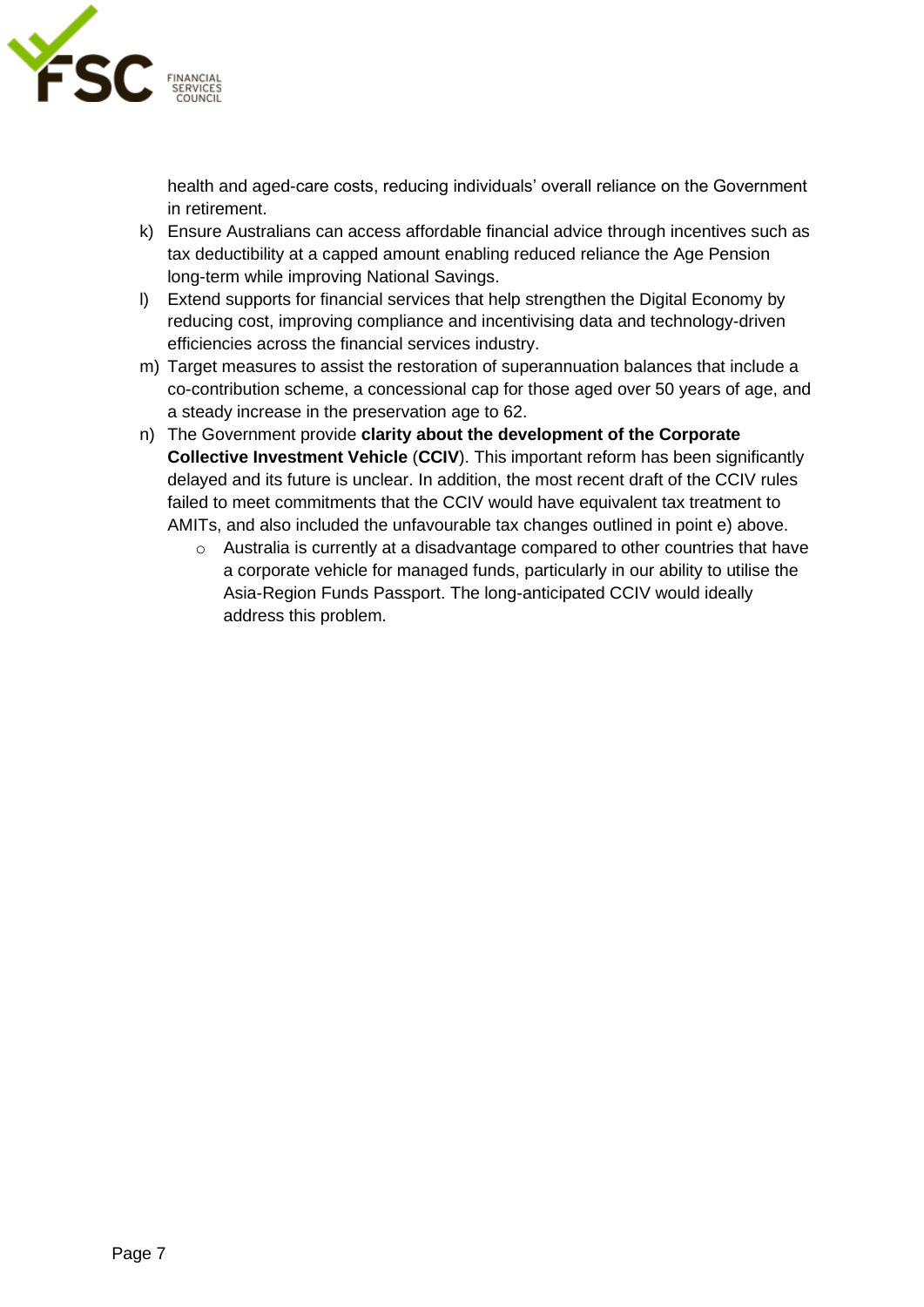

### <span id="page-7-0"></span>**4 Product modernisation**

While Australia's economy recovers, consumers still have significant amounts of money trapped in out of date financial products that can result in poor customer outcomes, including high fees and poor returns. Australians are being substantially disadvantaged by being locked into these legacy products that lack the better returns, better features and easier access of more modern products. Financial services businesses are unable to move customers into more modern products for reasons including large tax or social security penalties (the numerous reasons for product lock-in are detailed in Section [4.3 below\)](#page-9-0).

Acknowledging this problem, the Government some time ago (2015) announced it would implement a comprehensive product modernisation (or product rationalisation) scheme for legacy products in financial services. The FSC is urging the Government to implement this already existing commitment, which is clearly overdue.

### <span id="page-7-1"></span>**4.1 Legacy products are an extensive (and expensive) problem**

The Productivity Commission in its 2019 report into the superannuation industry $6$  highlighted the extent of the problems caused by legacy products in superannuation alone. The Productivity Commission found in 2017: 7

- there was \$162 billion invested in legacy superannuation products, which is 10% of the total assets held in APRA-regulated funds.
- there were 3.2 million legacy member accounts, which is 12% of the total for APRAregulated funds.
	- $\circ$  This implies around 2 million individuals were trapped in legacy superannuation products with poor returns, based on the number of duplicate accounts in 2017. 8
- Legacy products made up 46% of the assets in the high fee tail of products, with about 2 million member accounts; and almost all legacy products have high fees. The average fee in this tail was 2.2%, which is more than three times the most prevalent (i.e. modal) fee of 0.7% (see page 180 of the report).
- The number of products in the high fee tail has remained steady over time (see page 180 of the report). This implies that it cannot just be assumed that the issue of legacy products will gradually disappear over time (see further discussion in Section [4.4](#page-11-0)  [below\)](#page-11-0).

The figures above do not include legacy products outside of superannuation such as life insurance and managed funds, which are likely to be substantial. Earlier estimates of the extent

<sup>6</sup> Productivity Commission (2018) *Superannuation: Assessing Efficiency and Competitiveness*, Report no. 91

<sup>7</sup> Productivity Commission (2018), Page 115 except where stated.

<sup>8</sup> There were about 1.6 accounts per person in 2017, see: [https://www.ato.gov.au/About-](https://www.ato.gov.au/About-ATO/Research-and-statistics/In-detail/Super-statistics/Super-accounts-data/Multiple-super-accounts-data/)[ATO/Research-and-statistics/In-detail/Super-statistics/Super-accounts-data/Multiple-super](https://www.ato.gov.au/About-ATO/Research-and-statistics/In-detail/Super-statistics/Super-accounts-data/Multiple-super-accounts-data/)[accounts-data/](https://www.ato.gov.au/About-ATO/Research-and-statistics/In-detail/Super-statistics/Super-accounts-data/Multiple-super-accounts-data/)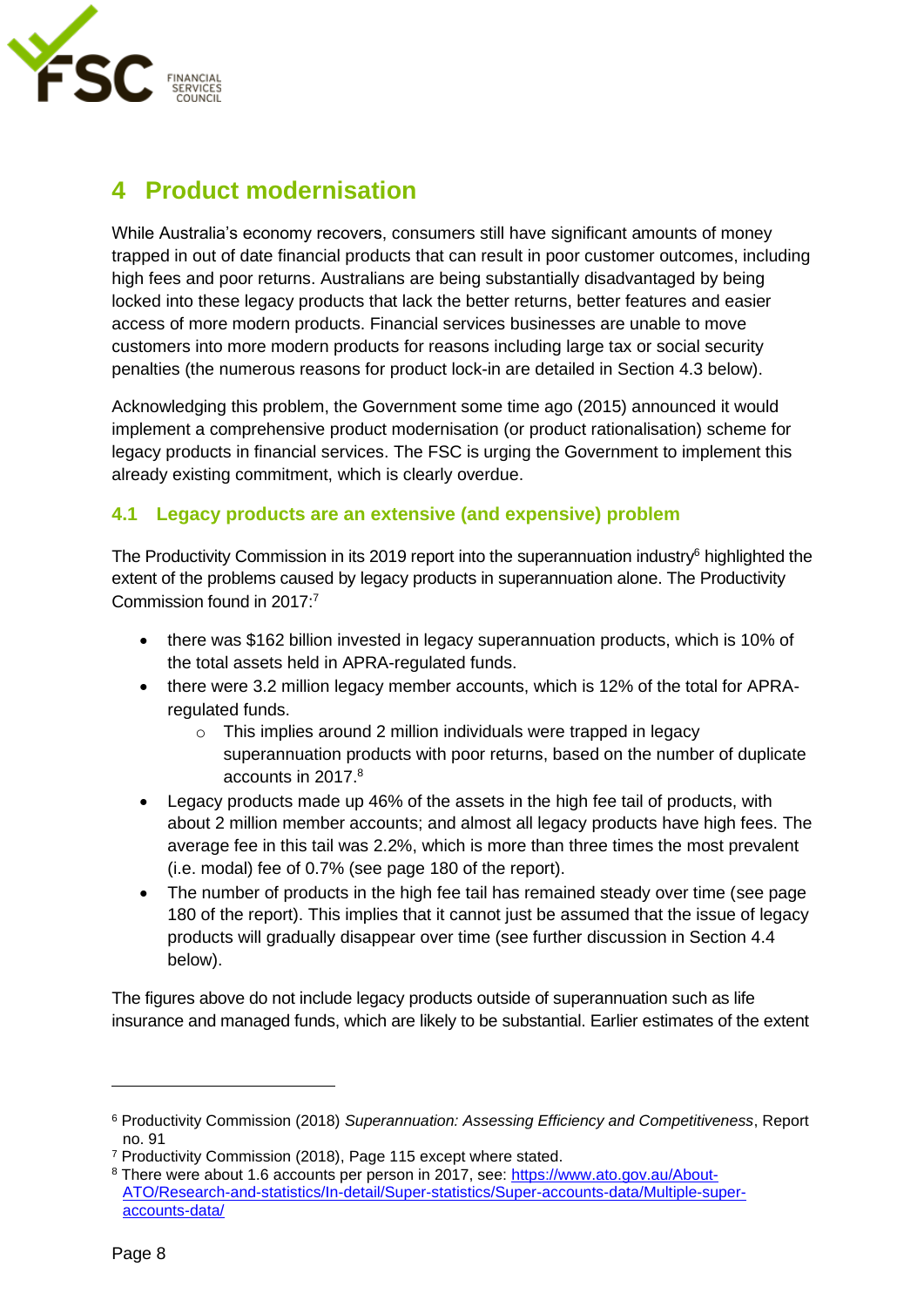

of the issues are contained in previous FSC submissions<sup>9</sup> and the FSC is planning to conduct a survey of our members to update these figures in the near future.

### <span id="page-8-0"></span>**4.2 Adverse impact of legacy products**

There are numerous adverse effects from legacy products. In general, legacy products when compared to modern products can have:

- lower net returns, in many cases resulting in lower retirement incomes.
- higher fees often significantly higher. The Productivity Commission evidence referred to in Section [4.1 above](#page-7-1) shows legacy products in superannuation have fees that are more than three times the most prevalent fee rate.
- poorer consumer disclosure and reporting.
- increased likelihood of errors, as many processes have to be completed manually.
- worse regulation for consumer targeting and suitability, as legacy products were sold before the introduction of the Design and Distribution Obligations (DDO) regime.
- worse technology and reduced accessibility, for example they are not accessible through the internet or via apps.
- reduced resilience, as systems are out of date and expensive to maintain.

At an economy wide level, the trapping of consumers in these products:

- reduces financial services innovation:
	- o innovation can create legacy products, because a pioneering financial product may have low take up, and as a result be closed to new members. These products will then over time become legacy products – and the lack of a modernisation scheme will mean customers are trapped in the products and the products eventually become out of date and costly to operate. Businesses can avoid this risk if they avoid innovation.
	- $\circ$  this is especially a problem for long-dated products such as innovative retirement income products which can easily become legacy products if take up is low (see also the discussion in Section [4.4 below\)](#page-11-0).
- adds to product proliferation this undesirable proliferation is not by consumer choice.
- increases financial system risks.
- reduces competition in financial services, as consumers trapped in legacy products cannot move to competing products.
- reduces scale economies, increasing industry costs.
- reduces the productivity of financial services, dragging down economy-wide productivity.
- reduces savings and wealth.

<sup>9</sup> For example see FSC Pre-Budget submission for 2018–19, available from: [https://consult.treasury.gov.au/budget-policy-division/2018-19-pre-budget](https://consult.treasury.gov.au/budget-policy-division/2018-19-pre-budget-submissions/consultation/download_public_attachment?sqId=question.2017-09-12.3768452384-publishablefilesubquestion&uuId=596571344)[submissions/consultation/download\\_public\\_attachment?sqId=question.2017-09-12.3768452384](https://consult.treasury.gov.au/budget-policy-division/2018-19-pre-budget-submissions/consultation/download_public_attachment?sqId=question.2017-09-12.3768452384-publishablefilesubquestion&uuId=596571344) [publishablefilesubquestion&uuId=596571344](https://consult.treasury.gov.au/budget-policy-division/2018-19-pre-budget-submissions/consultation/download_public_attachment?sqId=question.2017-09-12.3768452384-publishablefilesubquestion&uuId=596571344)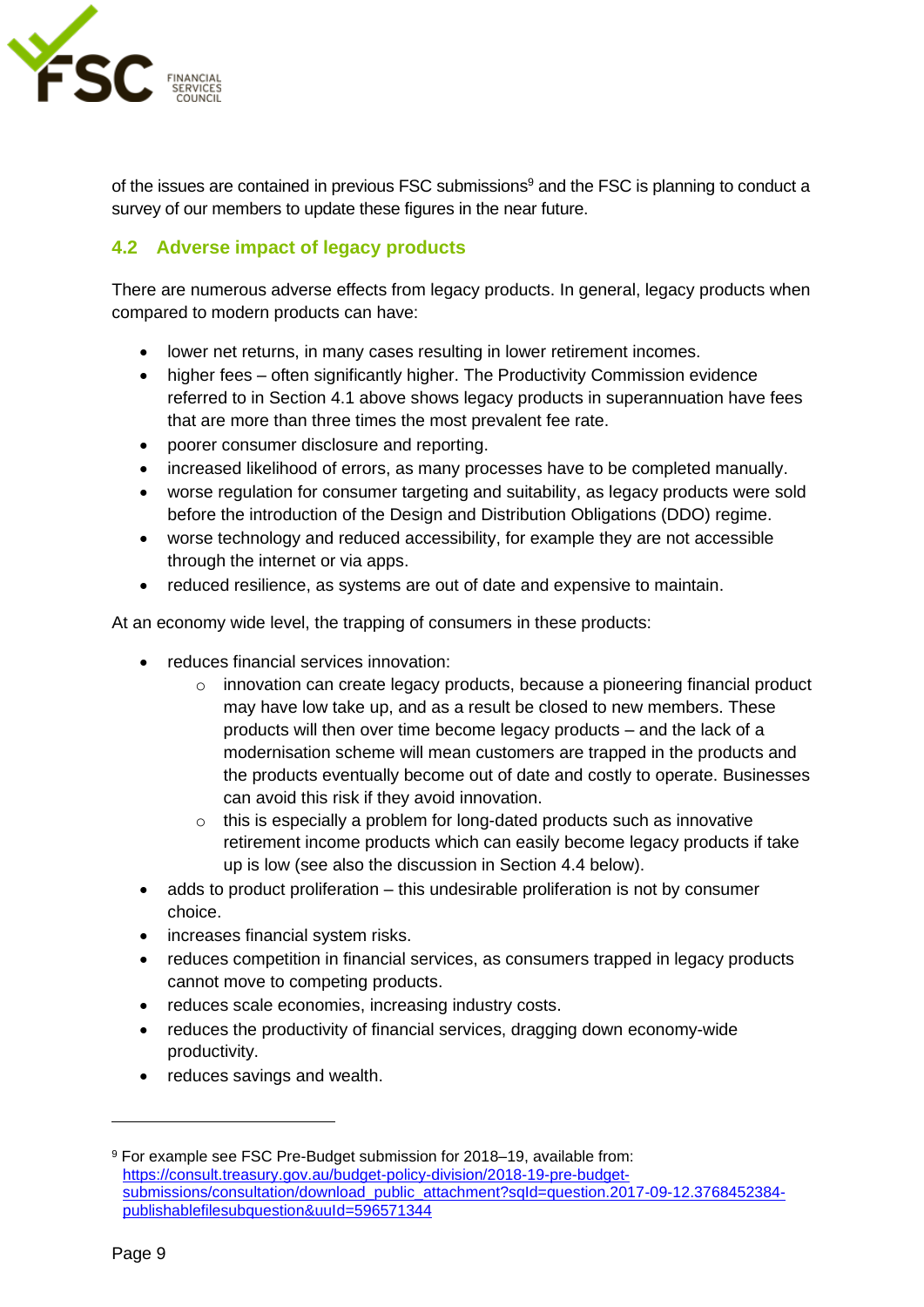

- increases Government spending on income support, particularly the Age Pension, because of reduced retirement savings.
- reduces tax revenue because lower income/investment returns reduce income tax revenue.

The final two points imply that the lack of a modernisation scheme is likely to have an adverse impact on the Government Budget. While it may appear that a product modernisation scheme would cost the Government money in the short term, in the longer term a modernisation scheme may be a net benefit to the Budget as it will boost tax revenue and reduce Age Pension spending.

We also note that legacy products are more likely to pay commissions until the legislative ending of commissions. A product modernisation scheme would move consumers into products that are highly unlikely to pay commissions. The ending of commissions through product modernisation will reduce fees and improve net returns.<sup>10</sup> In addition, this would avoid the issues that may occur with the legislative ending of grandfathered commissions, including the complexity of redirecting commissions to consumers and the possibility of a legal challenge to the legislation as reported in the media.

### <span id="page-9-0"></span>**4.3 Barriers to product modernisation**

It might be thought that financial services businesses could just transfer customers out of inferior legacy products. However, there are various taxes, rules and regulations that prevent this occurring, including:

- Legal requirements that stop providers from changing consumer rights without explicit consumer consent. Broadly, superannuation deals with this issue in some circumstances - but this issue is not addressed outside of super. 11
	- $\circ$  For example, the provisions in individual fund constitutions or policies for a non-super investment product may not allow for transferring customers to another trust or policy.
		- In that case, consent would be required from all customers which would include uncontactable customers.
	- o It would be problematic to transfer just the customers who are contactable and agree to the transfer: moving only some customers to modern products might make those customers better off but might make the remaining customers worse off, because high costs are spread over fewer remaining individuals.
- The imposition of Capital Gains Tax (**CGT**) on unrealised gains. This tax can be imposed on the consumers holding the relevant legacy investment product, and also on the vehicle making the investments.

<sup>&</sup>lt;sup>10</sup> This is discussed in more detail in the FSC's submission on the Draft Regulations for Ending Grandfathered Conflicted Remuneration for Financial Advisers, available from: [https://fsc.org.au/resources/1756-fsc-submission-ending-grandfathered-conflicted-remuneration-for](https://fsc.org.au/resources/1756-fsc-submission-ending-grandfathered-conflicted-remuneration-for-financial-advisers-13th-may-2019/file)[financial-advisers-13th-may-2019/file](https://fsc.org.au/resources/1756-fsc-submission-ending-grandfathered-conflicted-remuneration-for-financial-advisers-13th-may-2019/file)

<sup>11</sup> See FSC submission to 2019–20 Budget.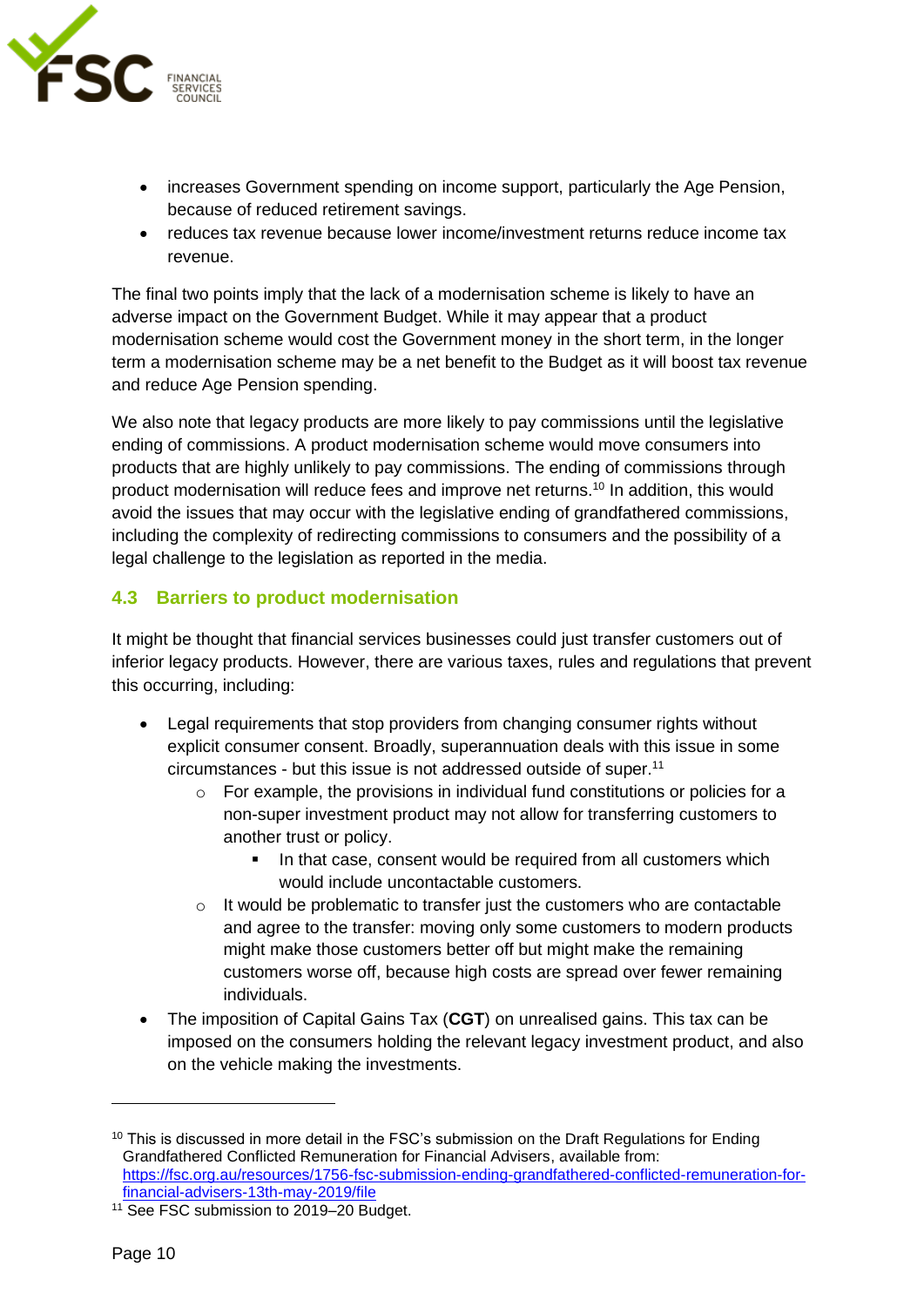

- $\circ$  The Government has announced the permanent provision of CGT relief for merging superannuation funds.
	- This CGT relief only exists for transfers that are executed as a 'single arrangement' that occurs within a single tax year. This means relief is not available where there are too many members to transfer in one tranche for operational reasons.
- $\circ$  The CGT issue remains unaddressed for the modernisation of products within a super fund, for life-backed superannuation products, for life insurance products, and for non-superannuation investments.
- o There is also generally an inability to transfer capital losses to new products.
- State stamp duty on investments that back a product (whether super or non-super). Stamp duty typically applies to land held through unit trusts and companies.
	- o The CGT rollover relief for merging super funds noted above does not deal with this stamp duty problem.
- For life insurance bonds, potential for re-starting of the 10 year rule.<sup>12</sup>
- Legal barriers that restrict the ability for product providers to communicate with members of legacy products about contemporary products.
- Possible loss of legislated member elections/decisions, for example binding death benefit nominations and elections as a result of the Protecting Your Super **(PYS)** and Putting Members Interests First **(PMIF)** legislation.
- In some cases, any customer transition to a modern product must be done with client consent, generally based on financial advice. Given the cost of personal advice, this may act as a significant barrier to rationalisation.
- Loss of grandfathered social security treatment. For example (highlighting added):

*a person who is an owner of an account-based pension purchased before 1 January 2015 and the holder of a CSHC [Commonwealth seniors health card] on 31 December 2014, will not have their account-based pension included in the income test for as long as they: continue to hold a CSHC, and retain the same account-based pension. 13*

To emphasise the points above, product modernisation relating to superannuation still faces numerous barriers even though some components have been addressed.

We welcome the Government's announcement of changes to commutation rules for certain legacy income stream products, including the removal of 'unfair tax liabilities', announced in the 2020–21 MYEFO. This will partly address the issue of legacy products in superannuation, and the FSC looks forward to discussing the details of this measure with the Government. However, the need for a comprehensive rationalisation scheme for superannuation still remains, including the option for the complete rationalisation (rather than partial commutation) of legacy income stream products.

<sup>12</sup> See: [https://www.moneysmart.gov.au/investing/complex-investments/investment-and-insurance](https://www.moneysmart.gov.au/investing/complex-investments/investment-and-insurance-bonds)[bonds](https://www.moneysmart.gov.au/investing/complex-investments/investment-and-insurance-bonds)

<sup>13</sup> See:<https://guides.dss.gov.au/guide-social-security-law/3/9/3/31>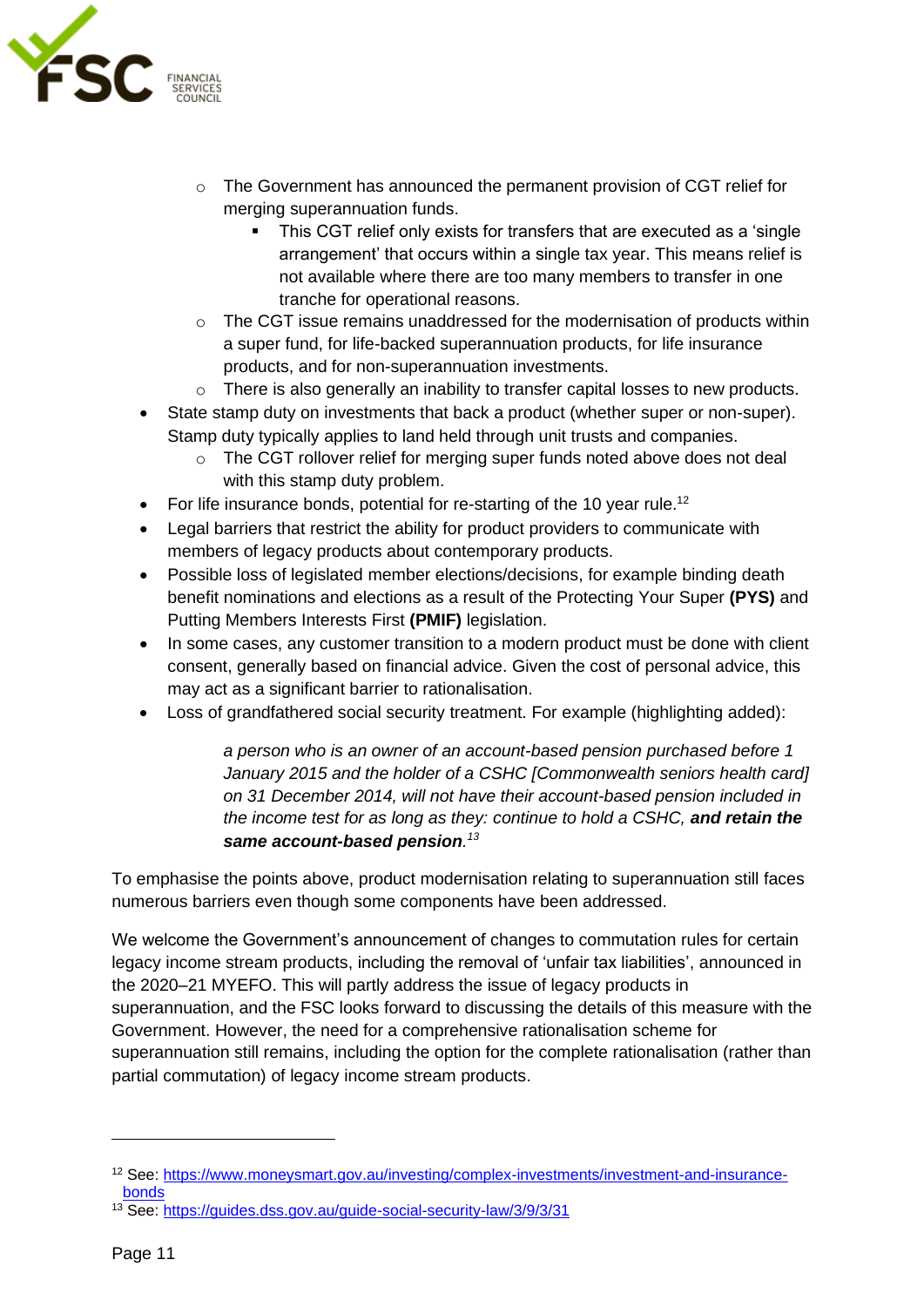

### <span id="page-11-0"></span>**4.4 The problems of legacy products are unlikely to disappear**

There is a perception that legacy products are a 'one off' problem that will gradually solve itself over time, for example as customers of legacy products close or withdraw remaining balances in the products. As a result, it might be thought that inaction on this issue is less of a concern. However, this view does not fit with the data outlined in Section [4.1](#page-7-1) above showing the number of legacy products has not declined over time.

The Productivity Commission has also stated there is "strong risk that the incidence of legacy retirement products will rise".<sup>14</sup> They reached this conclusion because:

- product innovation and policy developments suggest annuities and pooled investments will grow in prominence;
- products will reflect tax and social security policy settings at the time of issuance; and
- as these settings change, or if innovative products fail to gain sufficient interest, some products may become obsolete.

### <span id="page-11-1"></span>**4.5 History of product modernisation proposals**

There has been a long-standing recognition of the need for a product modernisation scheme to allow consumers to move from legacy products to newer products. The FSC first put forward a proposal for a product modernisation scheme to the Government in July 2005 and in other forums since then. 15

As early as 2006, the Productivity Commission recommended product rationalisation in its report 'Rethinking Regulation' stating:

*"The Taskforce considers that implementing a simplified product rationalisation mechanism that could be applied to the full spectrum of financial products would significantly improve operational efficiency and reduce the operational risks carried by financial entities."<sup>16</sup>*

The Superannuation System Review (**the Cooper Review**) argued in June 2010: 17

*The consolidation and rationalisation of legacy products can provide benefits to members, including:* 

- *better product disclosure and clearer reporting to members;*
- *lower costs — as cost savings will be passed on to members;*

<sup>&</sup>lt;sup>14</sup> See Productivity Commission (2018), page 216.

<sup>&</sup>lt;sup>15</sup> For example: Phase Two submission to FSI; and Product Rationalisation — Managed Investment Schemes and Life Insurance Products Proposals Paper, 26 February 2010.

<sup>&</sup>lt;sup>16</sup> Rethinking Regulation: Report on the Taskforce on Reducing the Regulatory Burden on Business (January 2006) See: [https://www.pc.gov.au/research/supporting/regulation](https://www.pc.gov.au/research/supporting/regulation-taskforce/report/regulation-taskforce2.pdf)[taskforce/report/regulation-taskforce2.pdf](https://www.pc.gov.au/research/supporting/regulation-taskforce/report/regulation-taskforce2.pdf) 

<sup>17</sup> <https://treasury.gov.au/review/super-system-review>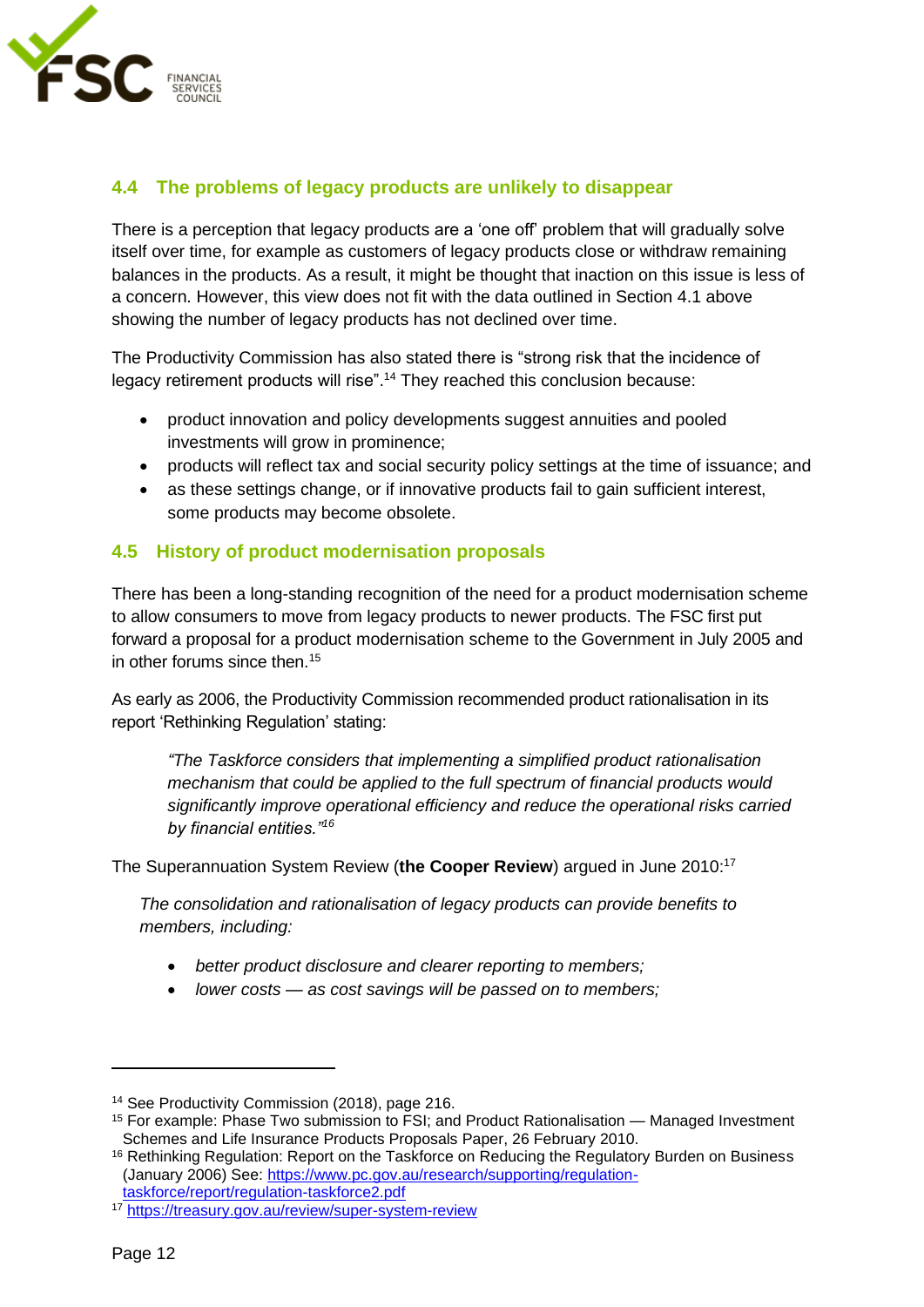

- *enhanced and newer features, for example, BPay, internet/online transactions, investment choice, unbundled offerings, more transparent and easier to understand products; and*
- *improved service standards through better administration, greater flexibility, fewer systems and processes.*

*Such benefits result principally from greater economies of scale and transfers to more modern and flexible products and systems.*

ASIC made the following submission to the interim report of the Financial System Inquiry (**FSI**) in August 2014: 18

ASIC supports renewed consideration of the 2009 proposals on product rationalisation of legacy products by Government.

…

We support an approach developed from the 2009 proposals that provides a streamlined process for product rationalisation involving adequate disclosure and safeguards, without requirements of individual holder assent.

A product modernisation scheme was an important recommendation of the FSI final report in 2014:<sup>19</sup>

### **Recommendation 43: Legacy products**

Introduce a mechanism to facilitate the rationalisation of legacy products in the life insurance and managed investments sectors.

In response to the final report, the Government made the following commitment in 2015:<sup>20</sup>

The Government agrees to facilitate the rationalisation of legacy products, in light of consumer, constitutional and fiscal issues.

It is important that consumers should not be worse off due to any transition to a newer product. Under the existing framework there are possible tax implications of facilitating the transition away from legacy products, which will be explored in the context of the Government's Taxation White Paper process.

ASIC report 466 *ASIC's work to reduce red tape* stated in January 2016:<sup>21</sup>

### *Legacy product rationalisation*

<sup>18</sup> [https://download.asic.gov.au/media/2613736/asic-submission-to-the-financial-system-inquiry](https://download.asic.gov.au/media/2613736/asic-submission-to-the-financial-system-inquiry-interim-report-published-26-august-2014.pdf)[interim-report-published-26-august-2014.pdf](https://download.asic.gov.au/media/2613736/asic-submission-to-the-financial-system-inquiry-interim-report-published-26-august-2014.pdf)

<sup>19</sup> <http://fsi.gov.au/publications/final-report/executive-summary/#recommendations>

<sup>&</sup>lt;sup>20</sup> [https://static.treasury.gov.au/uploads/sites/1/2017/06/Government\\_response\\_to\\_FSI\\_2015.pdf](https://static.treasury.gov.au/uploads/sites/1/2017/06/Government_response_to_FSI_2015.pdf)

<sup>21</sup> [https://asic.gov.au/regulatory-resources/find-a-document/reports/rep-466-asic-s-work-to-reduce](https://asic.gov.au/regulatory-resources/find-a-document/reports/rep-466-asic-s-work-to-reduce-red-tape/)[red-tape/](https://asic.gov.au/regulatory-resources/find-a-document/reports/rep-466-asic-s-work-to-reduce-red-tape/)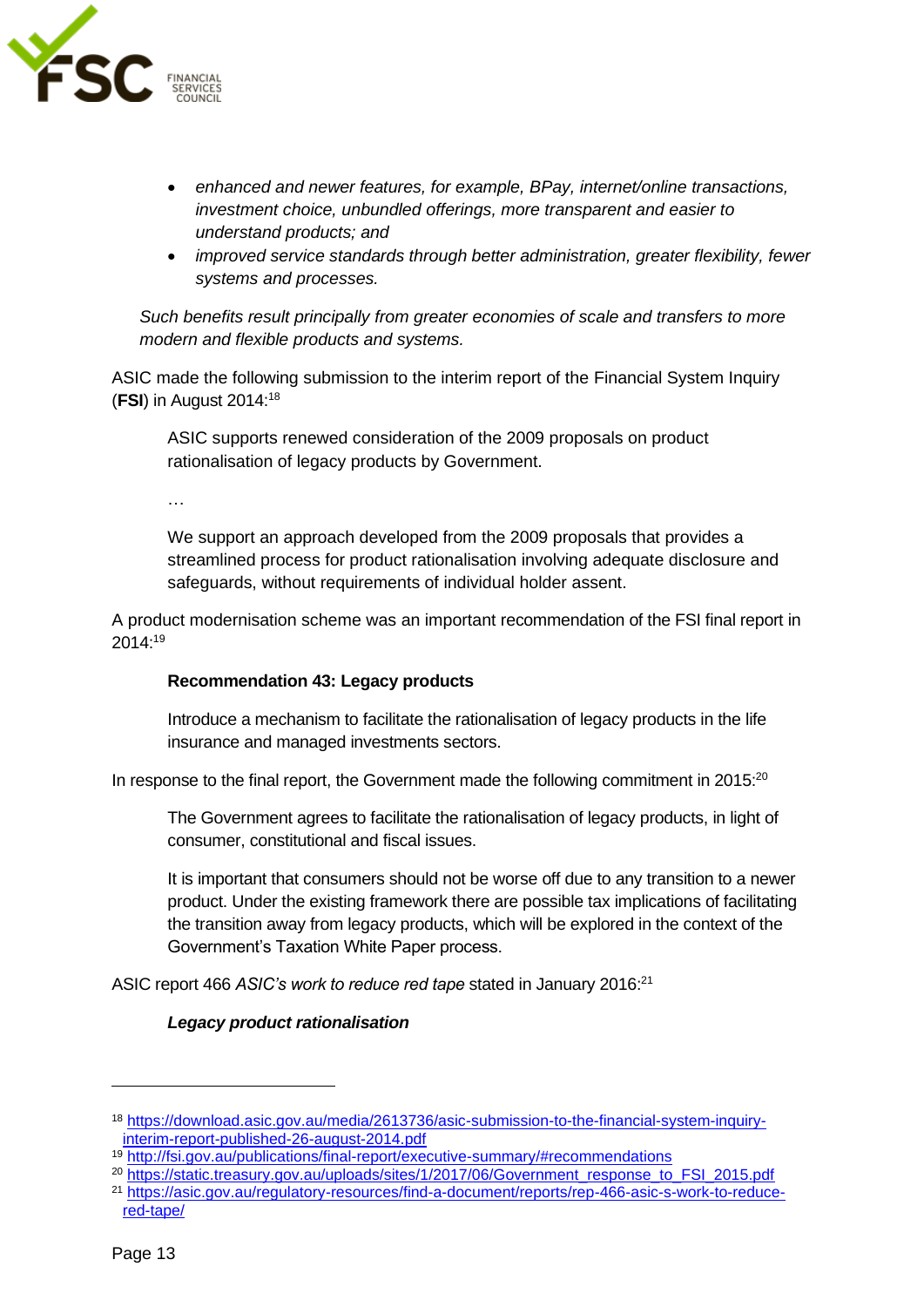

*Submissions suggested that a process be developed to rationalise legacy products. We agree that this would enable more efficient and up-to-date financial products and services to be provided to consumers, and avoid ongoing operational risk and cost associated with maintaining legacy products and systems. We have suggested implementing a process for legacy product rationalisation that balances the interests of consumers and product and service providers.*

An APRA submission to an Inquiry by the Senate Economics Committee into the *Scrutiny of Financial Advice – Life Insurance* of April 2016 stated:<sup>22</sup>

*One area of potential change identified by APRA relevant to this Inquiry is the introduction of a mechanism to allow the rationalisation of legacy products to occur more easily…*

*Over time, legacy products become more complex and expensive to administer and may no longer meet the requirements of the beneficiaries…*

*There is a range of very complex legal, consumer and tax issues that arise if a life insurer seeks to move policyholders from a legacy product to a new product, restricting the ability of insurers to close legacy products. The benefits of a simpler, though still robust, mechanism to rationalise legacy financial products has been recognised for some time…*

*APRA continues to strongly support the need to comprehensively address this issue. From the perspective of the product provider, it would help mitigate the increasing operational risk that such products create, as well as improve the industry's operational efficiency. From the consumer perspective, it has the potential to improving consumer outcomes by updating definitions, improving efficiency and administration, and lowering costs.*

The final report of an Inquiry by the Parliamentary Joint Committee on Corporations and Financial Services into the Life Insurance Industry stated the following in March 2018:<sup>23</sup>

#### *Recommendation 10.13*

*The committee recommends that the Australian Government introduce legislation to facilitate the rationalisation of legacy products* 

The Productivity Commission inquiry into superannuation said the following in 2018:

*[APRA should] undertake a systematic assessment of the costs to funds of the thousands of legacy products in the superannuation system. If the evidence demonstrates that they represent a significant cost in accumulation, APRA should* 

<sup>22</sup> [https://www.apra.gov.au/sites/default/files/APRA-submission-to-Financial-Advice-Life-Insurance-](https://www.apra.gov.au/sites/default/files/APRA-submission-to-Financial-Advice-Life-Insurance-Inquiry_1.pdf)[Inquiry\\_1.pdf](https://www.apra.gov.au/sites/default/files/APRA-submission-to-Financial-Advice-Life-Insurance-Inquiry_1.pdf)

<sup>&</sup>lt;sup>23</sup>[https://www.aph.gov.au/Parliamentary\\_Business/Committees/Joint/Corporations\\_and\\_Financial\\_Ser](https://www.aph.gov.au/Parliamentary_Business/Committees/Joint/Corporations_and_Financial_Services/LifeInsurance/Report/b02) [vices/LifeInsurance/Report/b02](https://www.aph.gov.au/Parliamentary_Business/Committees/Joint/Corporations_and_Financial_Services/LifeInsurance/Report/b02)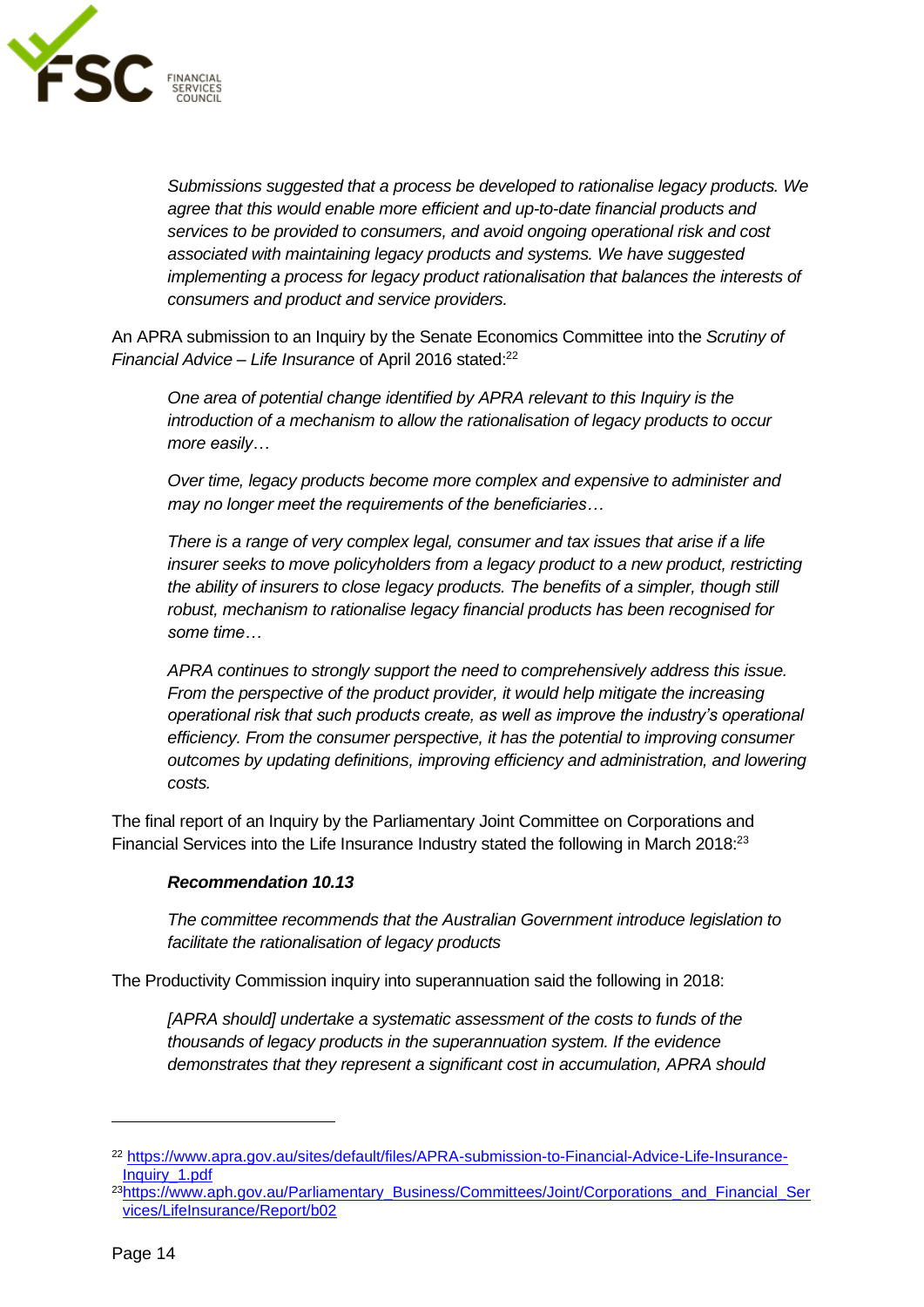

*further refine trustees' obligations for member transfers so these products can be rationalised.<sup>24</sup>*

The Treasury stated the following in a background paper on the life insurance industry, written for the Royal Commission into Financial Services in August 2018:<sup>25</sup>

*The products that the life insurance industry offers are continually revised and updated. Products are often deemed uneconomic or dated as a result of changes in market structure, government policy or legislation. These legacy products increase costs to insurers, which may be passed on to consumers. They may also increase operational risks in the management of products, which can lead to administrative errors that affect consumers. In rationalising these outdated products consumers and the industry can benefit from new, more efficient products.* 

*There are challenges to achieving this rationalisation of legacy products fairly and effectively. For example, a capital gains taxation (CGT) taxing point may arise if life company assets are transferred to another life company or a custodial arrangement as part of the rationalisation.*

Despite these observations, no noticeable progress has been made on a regime for product modernisation.

### <span id="page-14-0"></span>**4.6 FSC's recommended product modernisation solution**

The FSC's recommended approach for the modernisation of legacy financial products is:

- a consumer interest test applied at a collective level;
- transfer of non-tax attributes (e.g. social security benefits such as account-based pension 1 Jan 2015 grandfathering);
- roll over of all tax attributes to the new vehicle; and
- no tax implications of the rollover itself (including to the extent possible the removal of any stamp duties on the rollover).

The consumer interest test involves an independent determination that modernisation is in the interests of consumers collectively.

#### **Recommendation**

Introduce a comprehensive product modernisation (or product rationalisation) scheme for legacy products in financial services. The Government has a long-standing commitment (made in 2015 in the Government's response to the FSI) to implement such a scheme for life insurance and funds management, and the FSC advocates for extending this commitment to superannuation.

<sup>25</sup> [https://financialservices.royalcommission.gov.au/publications/Documents/reforms-to-general-and](https://financialservices.royalcommission.gov.au/publications/Documents/reforms-to-general-and-life-insurance-background-paper-27.PDF)[life-insurance-background-paper-27.PDF](https://financialservices.royalcommission.gov.au/publications/Documents/reforms-to-general-and-life-insurance-background-paper-27.PDF)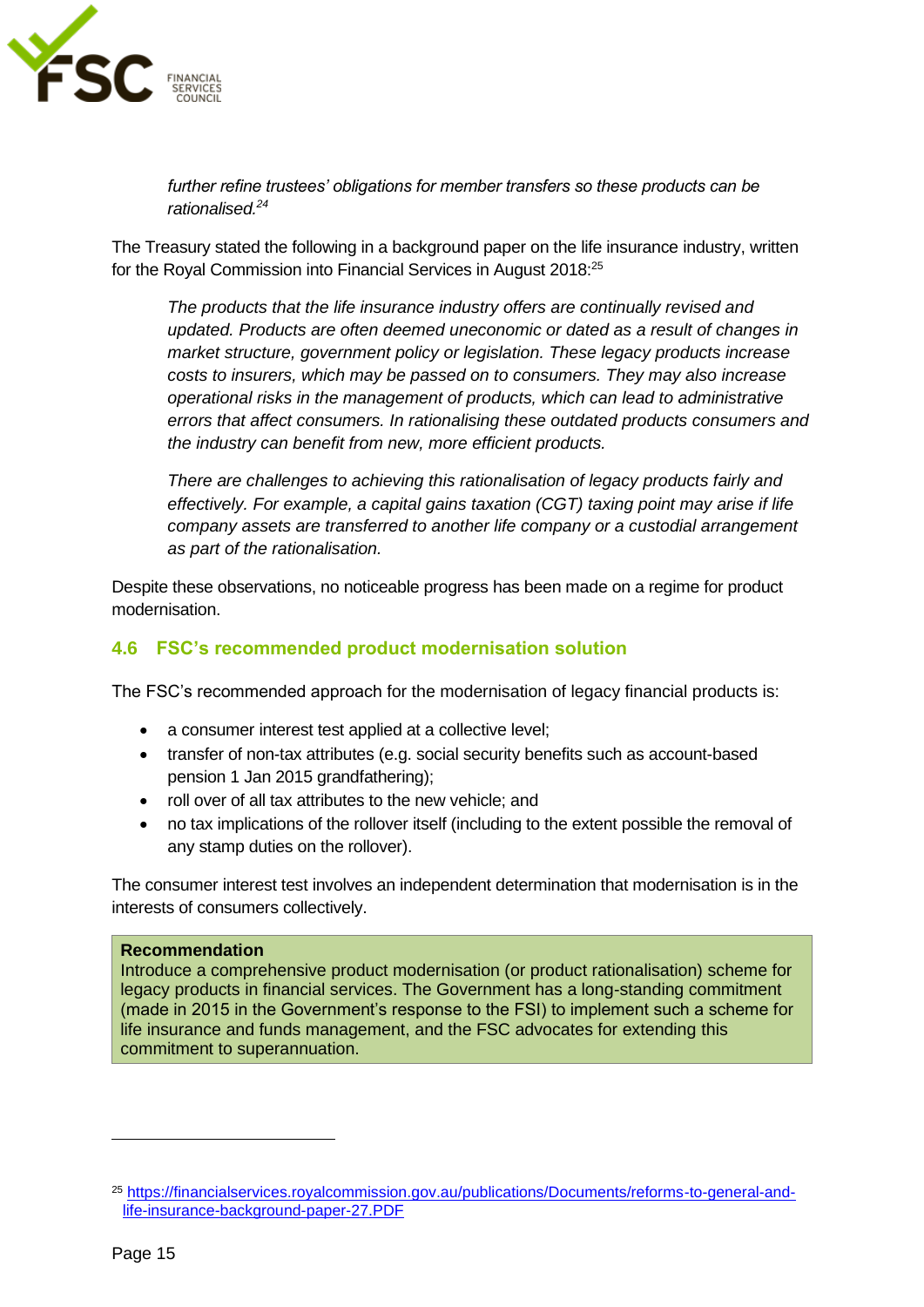

#### **Recommendation**

To expedite the rationalisation of a large number of legacy products, the Government should explore the appropriateness of an institutional mechanism (e.g. tribunal) that would allow for expert independent decision-makers to approve rationalisation of products. This would help address the concerns of both consumers and industry by providing greater certainty, transparency and timeliness around a process that has historically proved difficult to negotiate.

The FSC's proposed product modernisation approach, as provided to the Financial Systems Inquiry in 2014, is in Attachment E.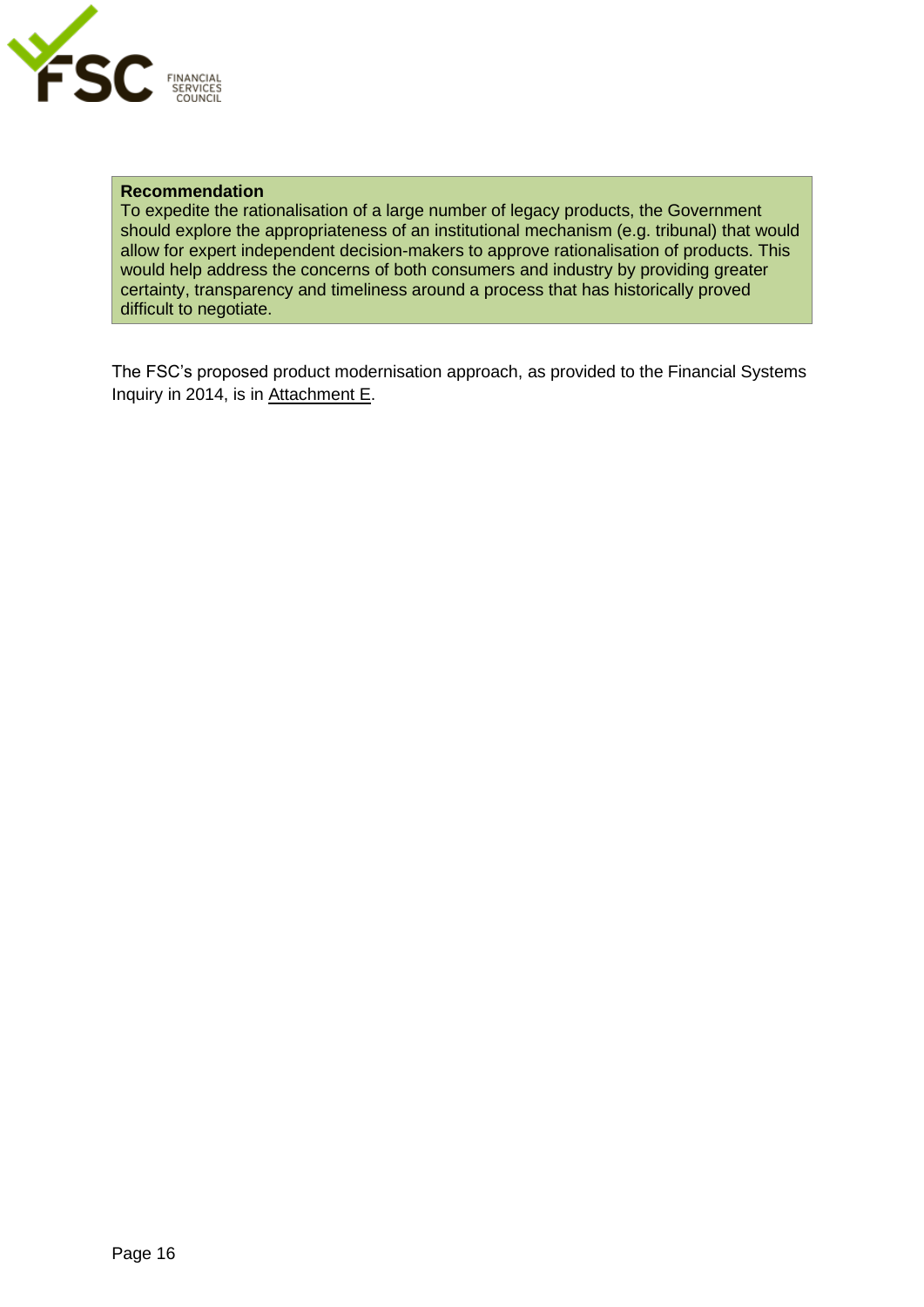

### <span id="page-16-0"></span>**5 Transfer balance cap**

### <span id="page-16-1"></span>**5.1 Issue**

The superannuation system now has several caps on contributions and a cap on the maximum amount that can be transferred into retirement phase accounts (the Transfer Balance Cap or **TBC**). These caps add substantial complexities to the superannuation system. The upcoming indexation of the TBC is a case in point.

The general TBC is indexed by increments of \$100k, but the actual value of the cap will be a different amount below \$100k for all individuals who have some money in retirement phase already. Specifically:

- A superannuation fund member who only has \$160k in retirement phase has only used up 10% of the \$1.6m of the general TBC. So they have 90% leftover of the general TBC. Under the legislation, they have 90% or \$90k added to their own personal TBC (taking it up to \$1.69m) at that point in time.
- A member who has \$1.44m in retirement phase has used up 90% of the \$1.6m general TBC. So they have 10% leftover of the general TBC. Under the legislation, then they only get 10% or \$10k added to their own personal TBC (taking it up to \$1.61m) as at that point in time.

As a result, every person who has entered into retirement phase will have a different and personal TBC.

This issue will be faced in the near future when the general TBC is indexed from 1 July 2021,<sup>26</sup> meaning the personalised TBC issue will be faced from that day onwards.

### <span id="page-16-2"></span>**5.2 Comment**

When the Budget measures were introduced, the Government and industry were focussed on delivering the initial transfer balance account values and turning off the monitoring of various contribution caps and transition to retirement income streams (**TRIS**). There was not a need for the Government or industry to focus on the issue of indexation, but this issue is now of more relevance.

The superannuation industry has not in its recent history experienced any caps that vary between individuals in such a way.

In the near future, the ATO will calculate every taxpayer's personal TBC. However:

- The calculation of the TBC is complicated and complexity will increase over time with each indexation of unused caps;
- The situation is difficult to explain to members; and

<sup>26</sup> [https://www.ato.gov.au/Individuals/Super/In-detail/Withdrawing-and-using-your-super/Indexation-of-](https://www.ato.gov.au/Individuals/Super/In-detail/Withdrawing-and-using-your-super/Indexation-of-Transfer-balance-cap/)[Transfer-balance-cap/](https://www.ato.gov.au/Individuals/Super/In-detail/Withdrawing-and-using-your-super/Indexation-of-Transfer-balance-cap/)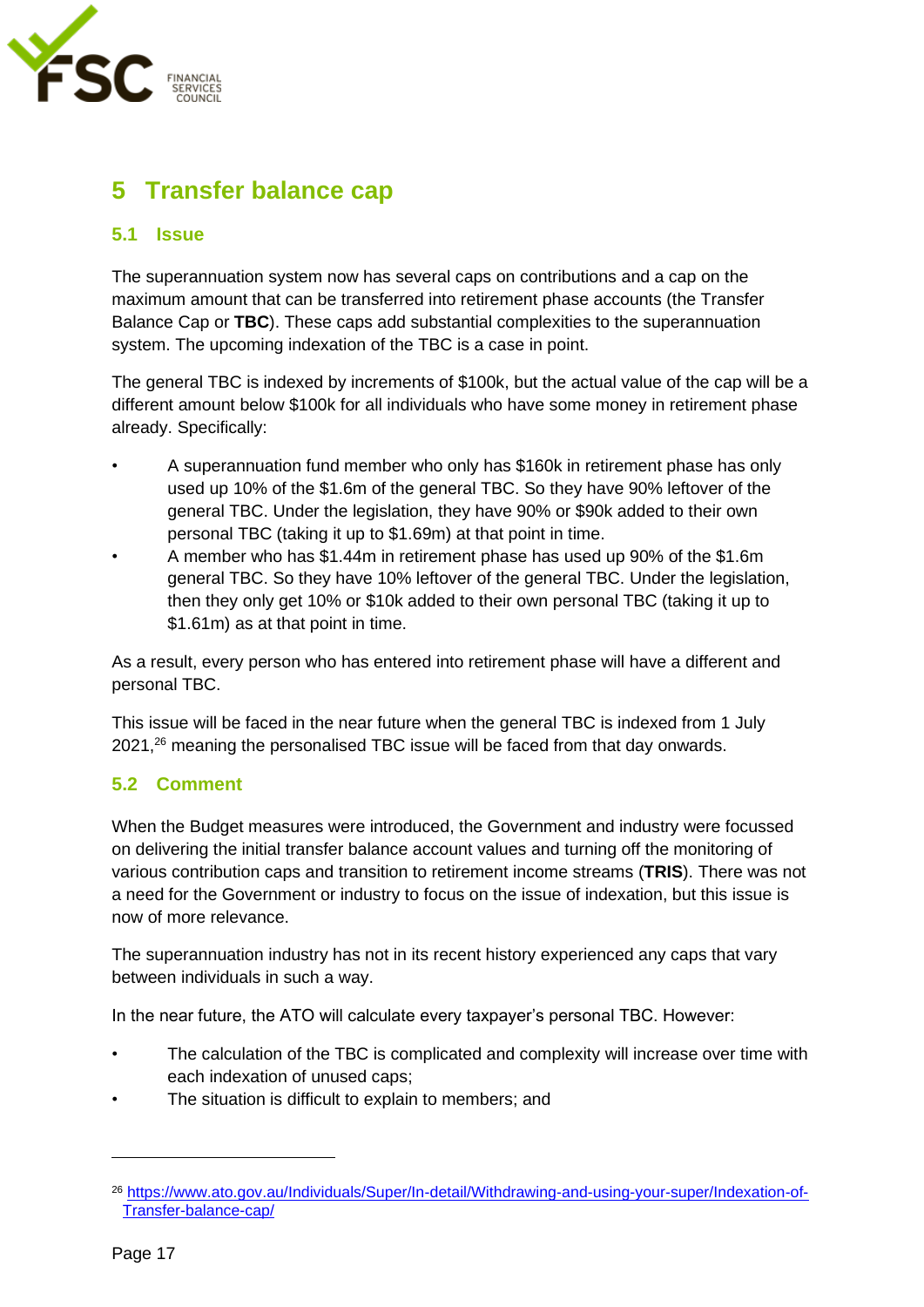

The individualised TBC is hard for trustees or financial planners to advise on if they are unaware of a customer's total super balances (e.g. if the customer has accounts with several providers).

There is a particular issue of concern to FSC members if fund members act on a personal TBC calculation if this is based on incorrect data. In some cases, the fund member could be subject to a penalty for an error outside their control. The issue is exacerbated if a customer has interests in an SMSF (in addition to an APRA regulated fund) which do not need to report as quickly as APRA regulated funds. Some degree of leniency in administration is warranted.

The FSC recommends the Government consider methods for reducing this complexity, for example:

- There could be one indexed TBC for everyone, regardless of when individuals transferred into a retirement phase account, or how much is in the retirement phase.
- As an alternative, the proportionate reduction for unused caps could only apply at the higher end (i.e. those close to the TBC in the previous year), as opposed to the entire retiree population.
- The TBC could be replaced by taxation of income from retirement phase accounts above a high tax free threshold that mirrors the effect of the TBC.

A large majority of retirees will never get close to \$1.6m for the proportional reduction calculation to matter, so the current approach is costly and inefficient to administer and calculate for the majority.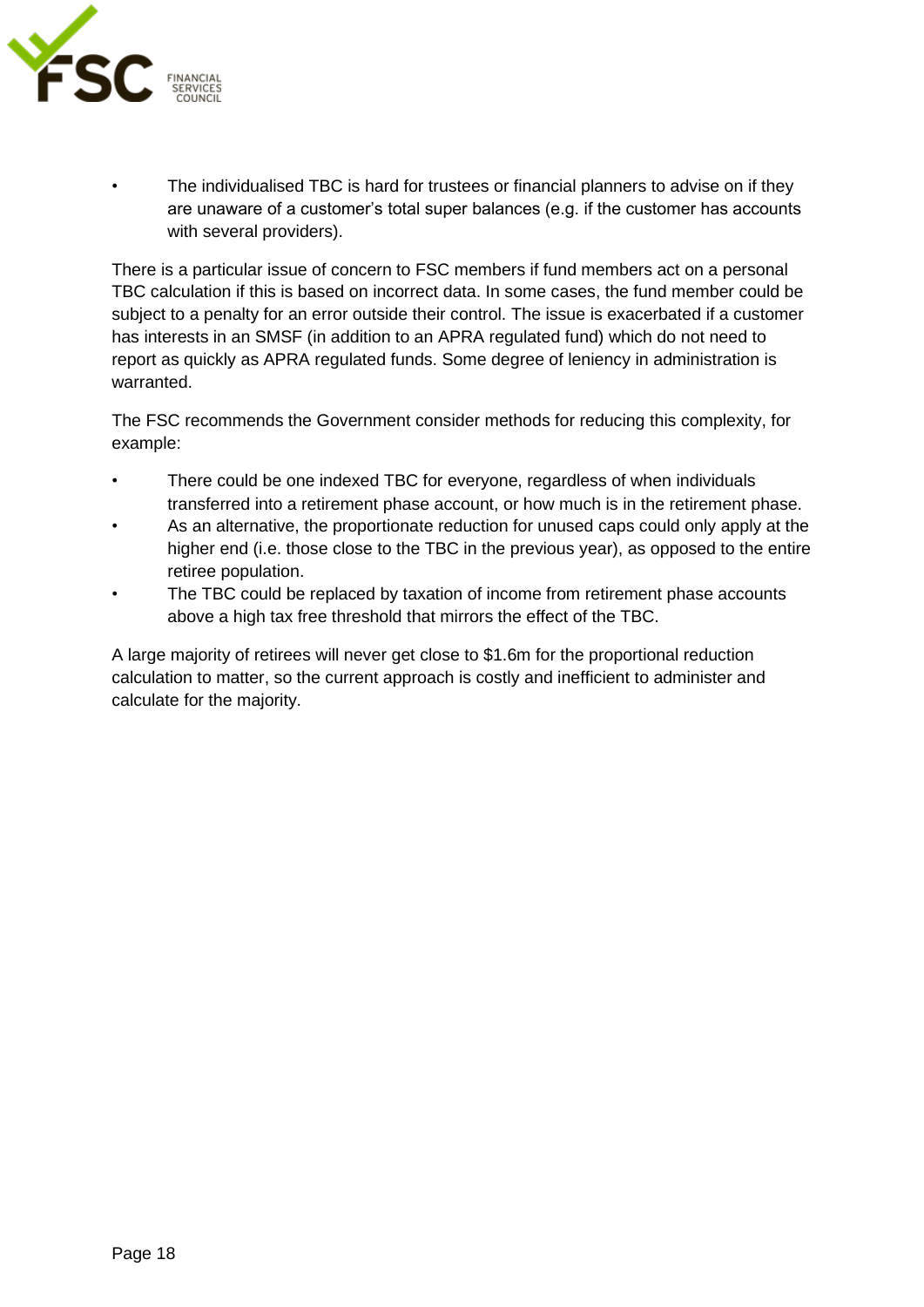

### <span id="page-18-0"></span>**6 Restoring Superannuation Balances**

While superannuation plays a significant role in Australia's economic recovery, the COVID-19 pandemic has impacted savings across the sector, with the industry-wide rate of return for the March quarter being -10.3 per cent.<sup>27</sup>

Markets have recovered in the intervening months, however ongoing volatility would likely have impacted retirement planning, especially for those in the later years of their working lives. The market recovery has also varied greatly across different asset classes.

#### **Recommendation**

The FSC recommends targeted measures to help these categories of Australians rebuild their retirement savings, including:

- A co-contribution scheme for members who participated in the hardship policy, where the Government contributes \$1 for every \$5 in voluntary contributions made by a member (to a maximum \$10,000 member contribution);
- A concessional cap of \$50,000 for those over the age of 50 years for the 2020-21 financial year, with the option of 'carrying forward' unused value; and
- A steady increase in the preservation age to 62 years, to promote mature-age workforce participation and restore the 5-year link to the Age Pension eligibility.

<sup>27</sup> APRA (2020) Quarterly superannuation performance statistics highlights, March 2020.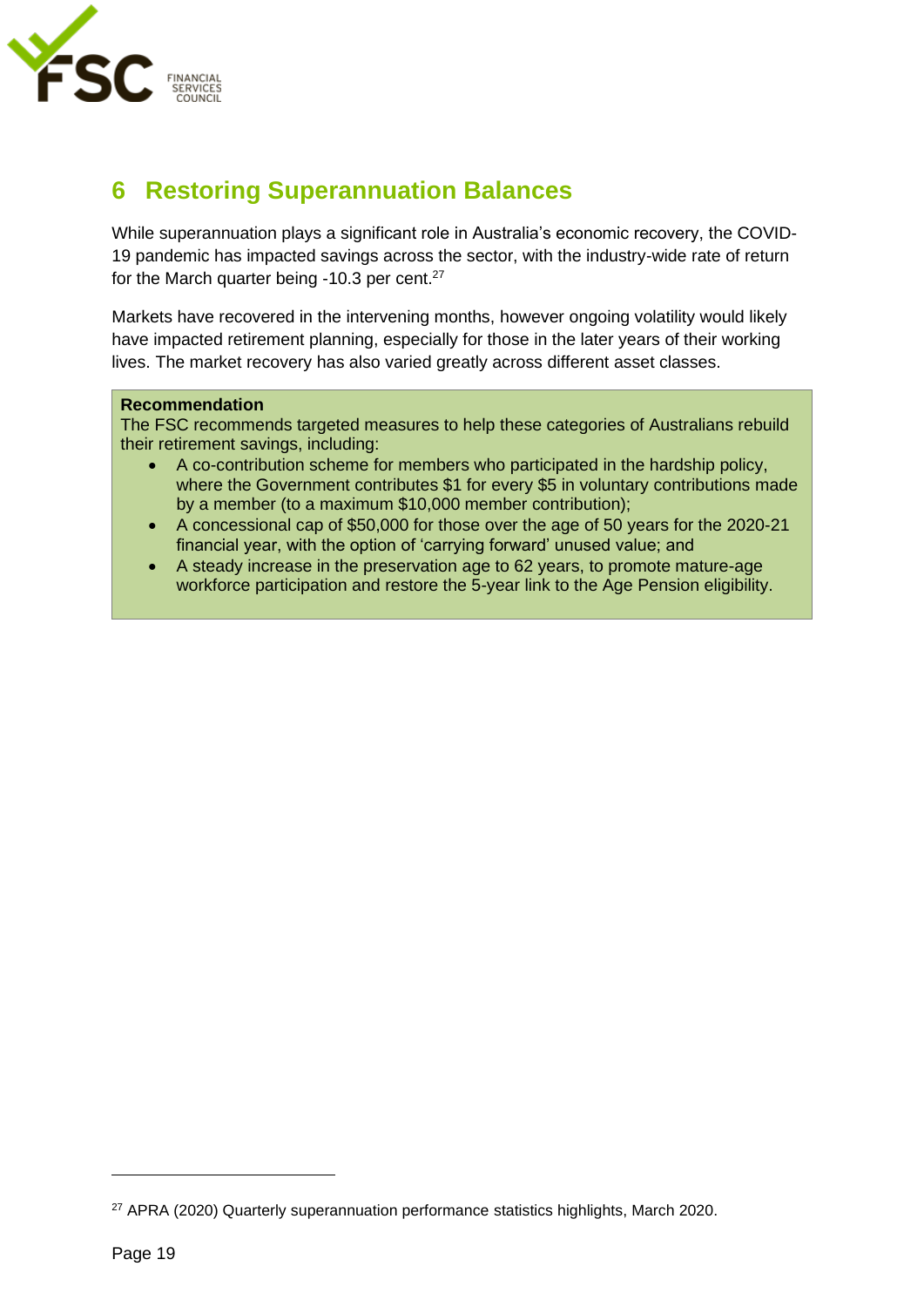

### <span id="page-19-0"></span>**7 JobMaker Digital Business Plan**

Financial services and the Digital Economy are interlinked. The FSC welcomes the Federal Government's commitments to this area outlined in Federal Budget 2020 through its JobMaker Digital Business Plan. In particular, the FSC welcomes the following commitments:

- Investment in a regulatory commercialisation initiative to improve compliance
- Consultation on making permanent temporary reforms to allow companies to hold virtual meetings and execute documents electronically
- Improvements to the Modernising Business Registers program
- Support for small business to take advantage of digital technologies
- The compliance and regulatory burden for financial services is considerable. This can have the unintended consequence of limiting the innovation and capability of financial services firms and, by example, in the financial advice sector, see much of this cost passed to consumers.

Investment in data-driven technology to increase efficiency, simplify compliance and lower costs for businesses and consumers.

#### **Recommendation**

The FSC would welcome similar measures in the forthcoming Federal Budget to support the digital economy and the role of financial services in strengthening it.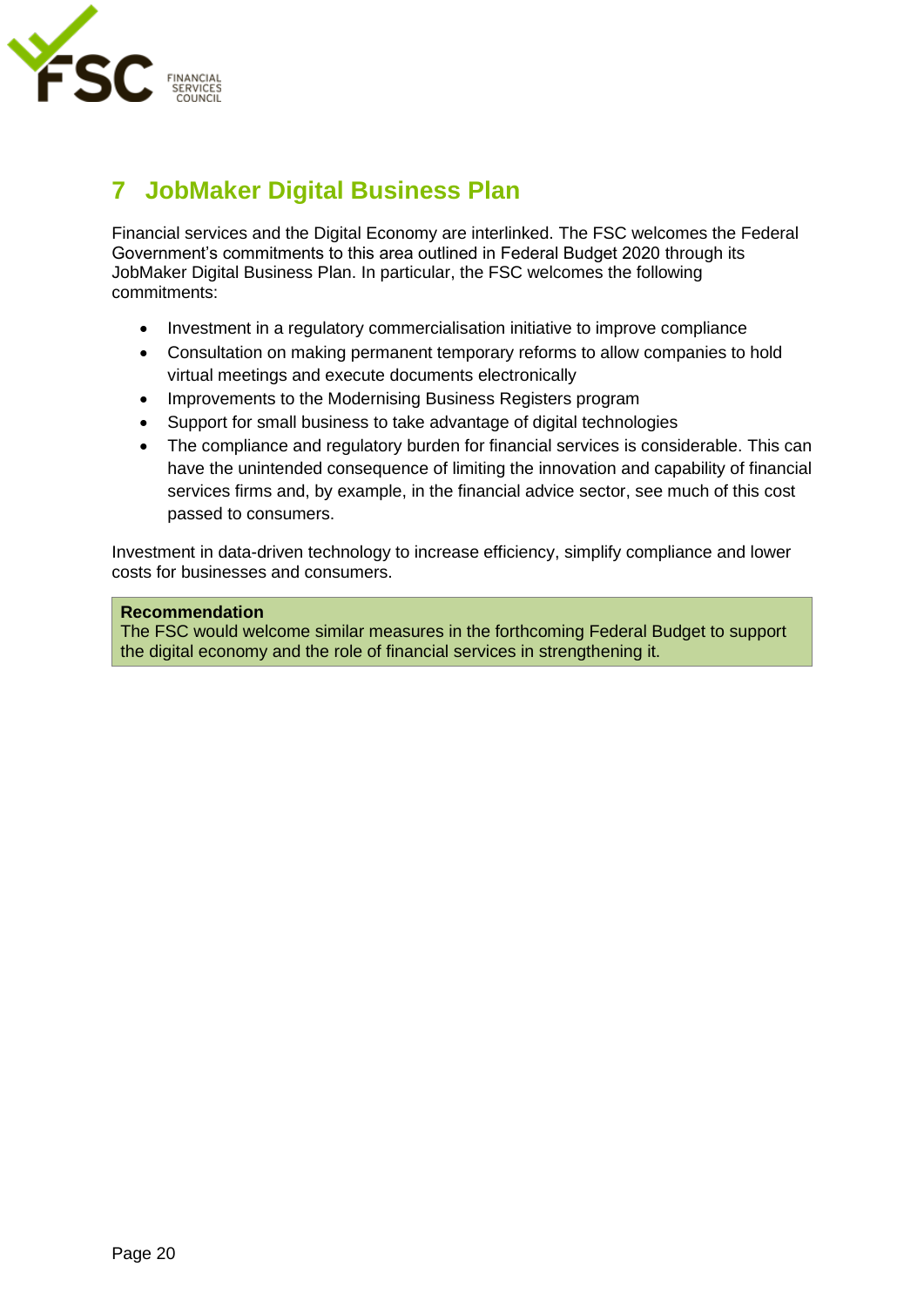

### <span id="page-20-0"></span>**8 Ensuring Australians can access affordable financial advice**

COVID-19 has seen a surge in demand for professional financial advice on a range of matters such as redundancy, pensions, retirement and estate planning, life insurance, and early access to super with many advisers servicing this need. Cost, and the compliance burden behind that cost, are the biggest barriers to delivering and receiving financial advice to support good financial decision-making by consumers.

#### **Recommendation**

The Government should explore the tax deductibility of all financial advice at a capped amount to incentivise good financial decision-making by consumers and accommodate the Government's concerns for any fiscal implications.

Some types of financial advice are already tax deductible, such as that which can be attributed to the management of a particular (taxable) asset or investment or types of life insurance. Some types of payments to financial advisers were previously effectively tax deductible,<sup>28</sup> and this formed part of the remuneration of advisers. Changes in the payment structures for advisers has closed an avenue for effectively tax deductible advice, and tax revenue for the Government has likely increased due to this change.

Tax deductions on professional and well-regulated financial advice will support decisionmaking by consumers impacted by the economic upheaval with a number of positive outcomes:

- Research consistently attributes improved mental health and wellbeing outcomes to the receipt of professional financial advice $29$
- Rice Warner's *Future of Advice Report* released by the FSC in October 2020 included modelling showing the relief an advised population can have on government spending on the Age Pension as well as improved National Savings<sup>30</sup>
- Advice supports decision making that benefits the economy (e.g. debt management) and improves savings behaviour
- Consumers accessing professional financial advice will relieve pressure on the social services, financial counselling community and voluntary sector whom the Government would intend should cater to higher needs consumers
- Prior to the pandemic, research by Adviser Ratings in 2019 showed average funds under advice totalled \$61 million and average client assets were about \$650,000 suggesting advisers are working with middle Australia where there is fee pressure.<sup>31</sup>
- The number of financial advisers dropped below 21,000 in the last year which further limits access to professional financial advice.<sup>32</sup>

<sup>31</sup> Adviser Ratings – 2019 Advice Landscape

<sup>&</sup>lt;sup>28</sup> Commissions often came from investment returns that would be otherwise taxable. Conversely the rebates of commissions are being treated as assessable, see: [https://www.ato.gov.au/Individuals/Income-and-deductions/In-detail/Compensation](https://www.ato.gov.au/Individuals/Income-and-deductions/In-detail/Compensation-payments/Payments-of-conflicted-remuneration/)[payments/Payments-of-conflicted-remuneration/](https://www.ato.gov.au/Individuals/Income-and-deductions/In-detail/Compensation-payments/Payments-of-conflicted-remuneration/)

<sup>&</sup>lt;sup>29</sup> Rice Warner Future of Advice report: [RW-Future-of-Advice-Report.pdf \(ricewarner.com\)](https://www.ricewarner.com/wp-content/uploads/2020/10/RW-Future-of-Advice-Report.pdf)

<sup>30</sup> Rice Warner Future of Advice report: [RW-Future-of-Advice-Report.pdf \(ricewarner.com\)](https://www.ricewarner.com/wp-content/uploads/2020/10/RW-Future-of-Advice-Report.pdf)

<sup>32</sup> Money Management. '[Adviser numbers drop below 21,000 in November | Money](https://www.moneymanagement.com.au/news/financial-planning/adviser-numbers-drop-below-21000-november)  [Management'](https://www.moneymanagement.com.au/news/financial-planning/adviser-numbers-drop-below-21000-november)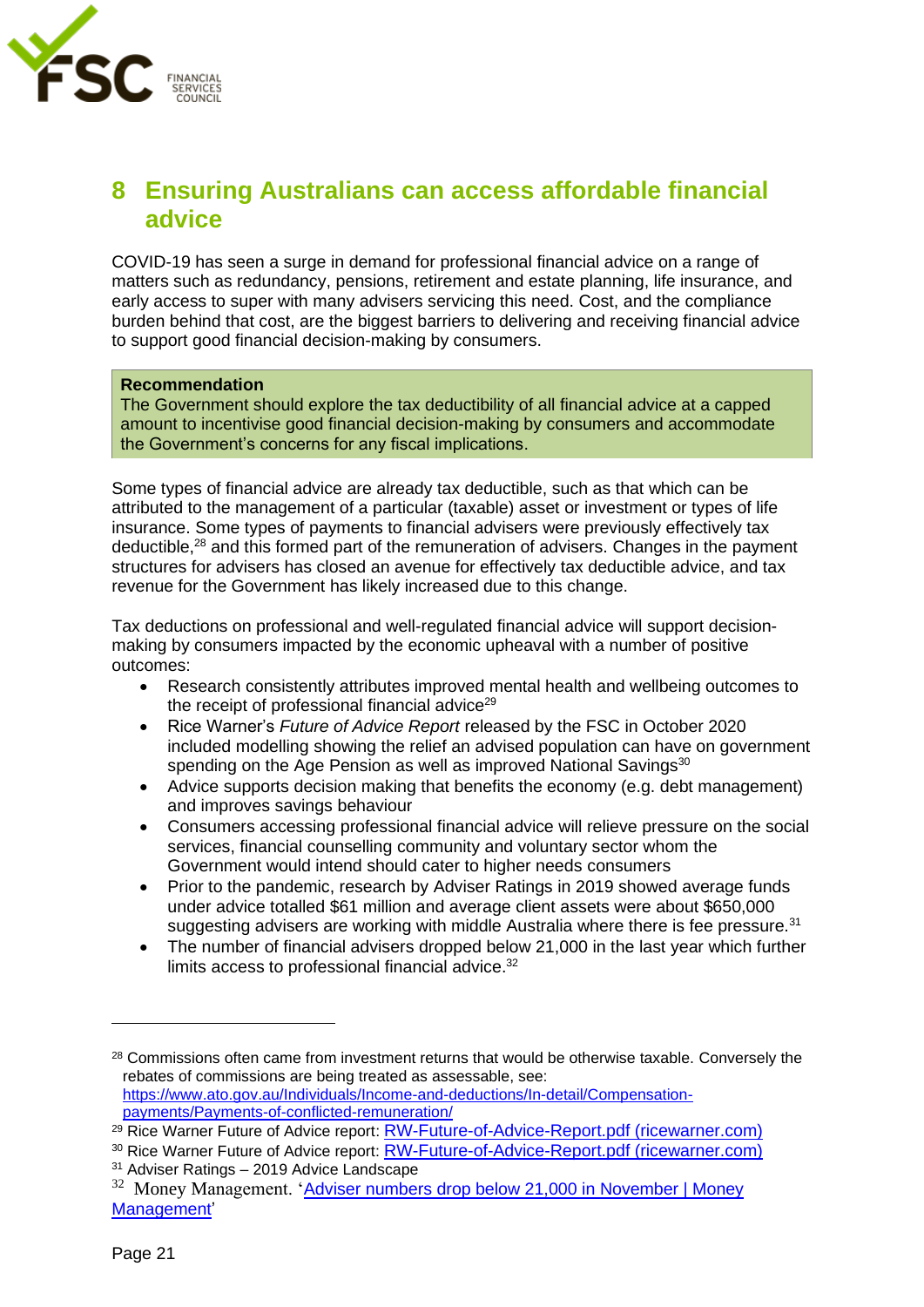

### <span id="page-21-0"></span>**9 Attachment A – Existing Government Commitments**

The FSC requests the Government prioritise a number of existing commitments, in particular:

#### <span id="page-21-1"></span>**9.1 Address outstanding Investment Manager Regime (IMR) issues**

From press release of 19 July 2017:

"The Government is committed to implementing an effective IMR whilst maintaining the integrity of our residency rules. The Government will therefore consult on whether a legislative amendment is required to ensure that the engagement of an Australian independent fund manager will not cause a fund that is legitimately established and controlled offshore to be an Australian resident." See: <http://kmo.ministers.treasury.gov.au/media-release/064-2017/>

### <span id="page-21-2"></span>**9.2 Extend the attribution regime to Investor Directed Portfolio Services**

From a press release of 19 July 2017:

"While this amendment [extending AMITs to single unitholder widely held entities] will not extend to including platforms, wraps or master trusts (commonly referred to as Investor Directed Portfolio Services) in the list of deemed widely-held entities, the Government will consult with industry on broadening the eligibility for these widely held entities to access the concessional tracing rules as part of the Corporate Collective Investment Vehicle public consultation process" See: <http://kmo.ministers.treasury.gov.au/media-release/064-2017/>

### <span id="page-21-3"></span>**9.3 Capital Gains Tax rollover relief for merging superannuation funds**

From the 2019–20 Budget:

The Government will make permanent the current tax relief for merging superannuation funds that is due to expire on 1 July 2020. This measure is estimated to have an unquantifiable reduction in revenue over the forward estimates period.

Since December 2008, tax relief has been available for superannuation funds to transfer revenue and capital losses to a new merged fund, and to defer taxation consequences on gains and losses from revenue and capital assets.

The tax relief will be made permanent from 1 July 2020, ensuring superannuation fund member balances are not affected by tax when funds merge. It will remove tax as an impediment to mergers and facilitate industry consolidation, consistent with the recommendation of the Productivity Commission's final report, Superannuation: Assessing Efficiency and Competitiveness. Consolidation would help address inefficiencies by reducing costs, managing risks and increasing scale, leading to improved retirement outcomes for members.

The FSC notes this relief does not deal with all possible situations where relief is warranted – see discussion in Section [4.3 above.](#page-9-0)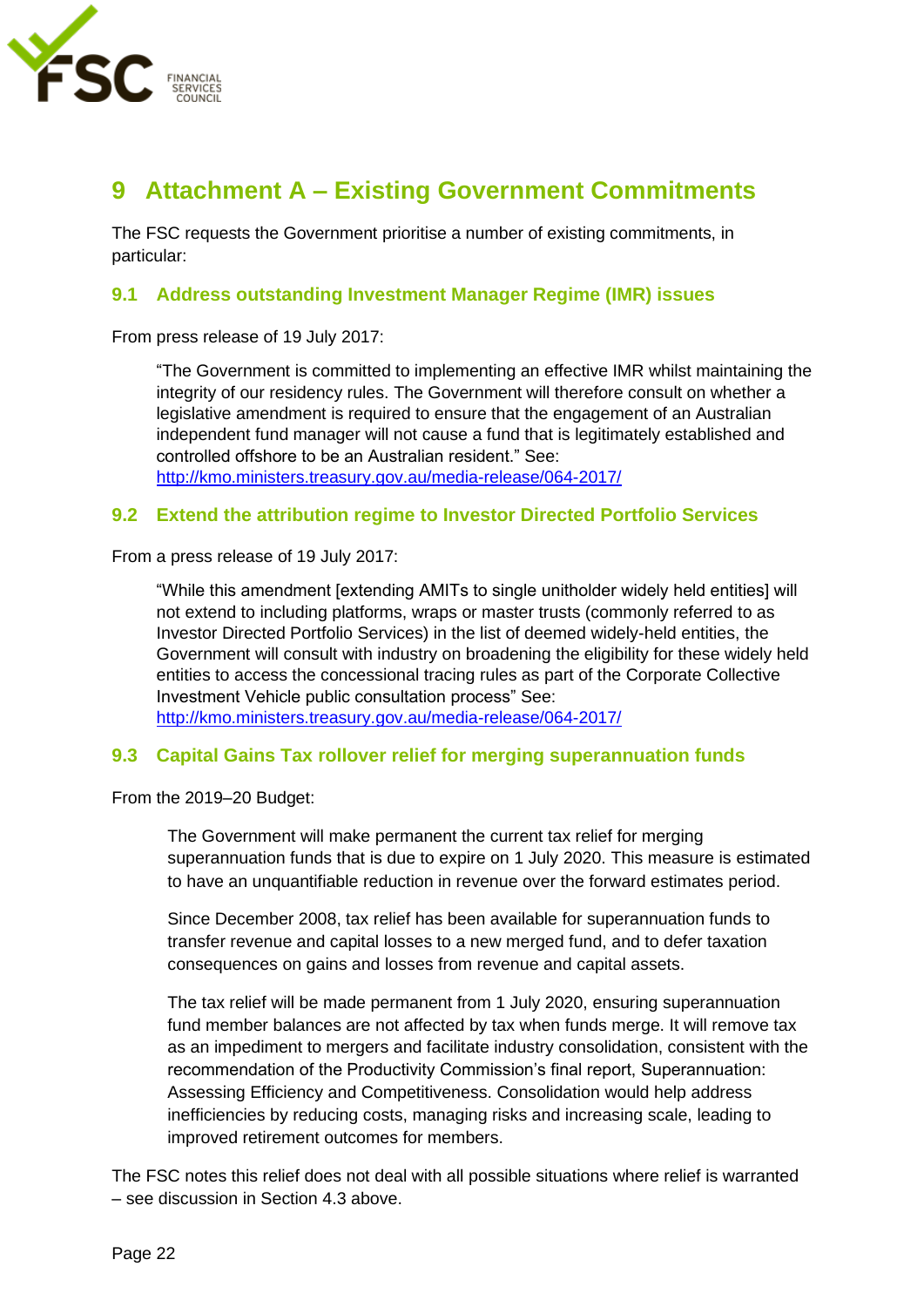

### <span id="page-22-0"></span>**9.4 Fix outstanding issues with the Taxation of Financial Arrangements**

From the 2016–17 Budget:

The Government will reform the taxation of financial arrangements (TOFA) rules to reduce the scope, decrease compliance costs and increase certainty through the redesign of the TOFA framework.

…

The measure contains four key components:

…

A new tax hedging regime which is easier to access, encompasses more types of risk management arrangements (including risk management of a portfolio of assets) and removes the direct link to financial accounting.

From a press release of 22 December 2017:

"Simplification of the Taxation of Financial Arrangements (TOFA) rules was announced in the 2016–17 Budget…The Government will defer the commencement of changes to the TOFA regime and the changes will now commence from income years that begin after Royal Assent. Treasury will continue to engage with stakeholders in the design of the amended rules, and to identify specific aspects of TOFA reform that could be prioritised." See:<http://kmo.ministers.treasury.gov.au/media-release/126-2017/>

### <span id="page-22-1"></span>**9.5 Functional currency election**

The 2011–12 Budget announced:

The Government will allow certain trusts and partnerships that keep their accounts solely or predominantly in a particular foreign currency to calculate their net income by reference to that currency.

The Coalition Government announced it would proceed with this Policy in its announcement of 14 December 2013. See page 4 of:

[http://ministers.treasury.gov.au/sites/ministers.treasury.gov.au/files/2019-05/MR008-](http://ministers.treasury.gov.au/sites/ministers.treasury.gov.au/files/2019-05/MR008-2013.pdf) [2013.pdf](http://ministers.treasury.gov.au/sites/ministers.treasury.gov.au/files/2019-05/MR008-2013.pdf)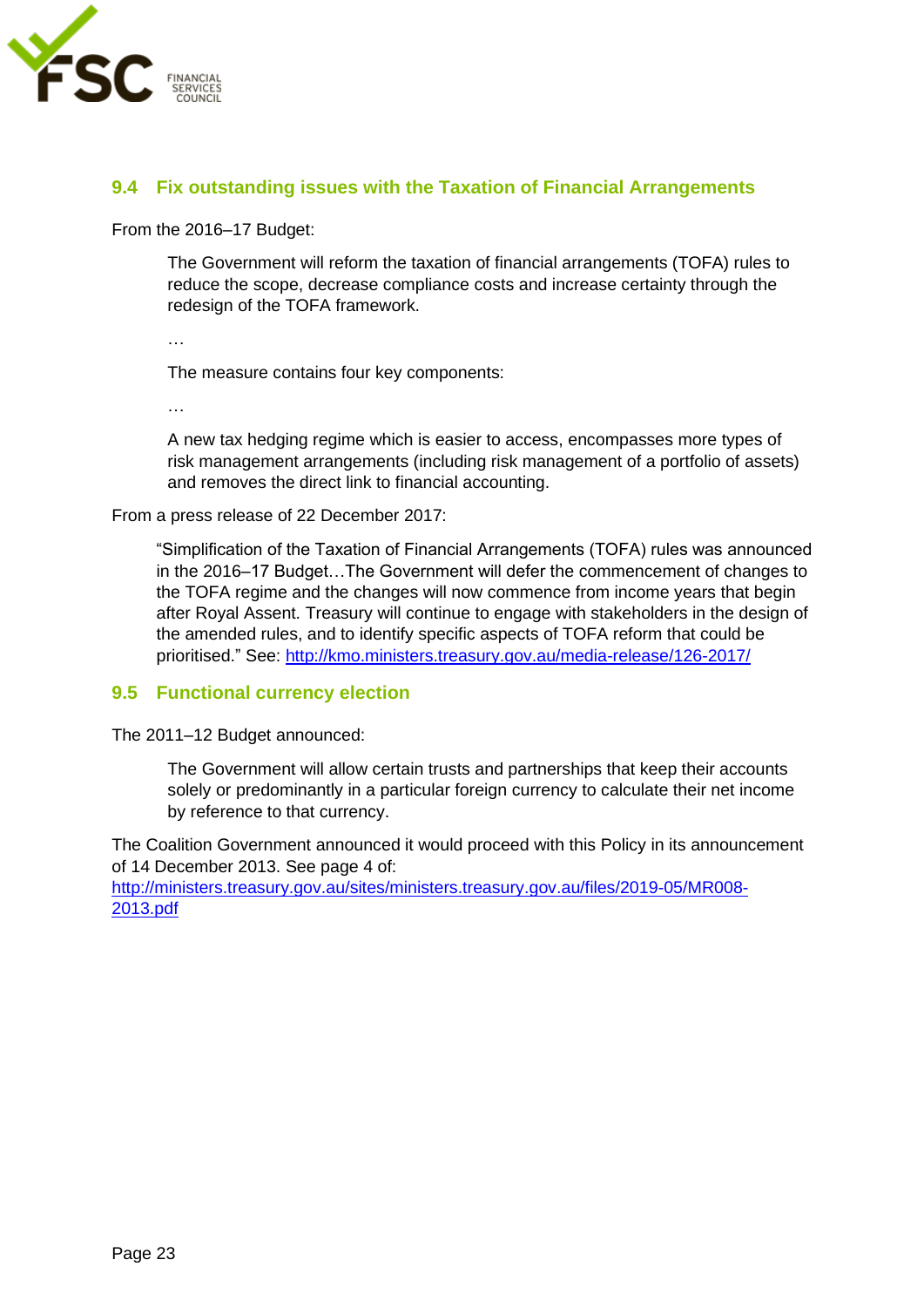

### <span id="page-23-0"></span>**10 Attachment B – Withholding tax on payments under the Asia-Region Funds Passport**

The FSC considers Australia's current tax system is not competitive in the Asia Region Funds Passport. In particular, the non-resident withholding tax (NRWT) system is complex compared to other Passport countries, as a result of:

- multiple rates;
- complexity and difficulty of determining appropriate rate;
- interactions with tax treaties (including how the treaties deal with trusts);
- no overarching consistent principle of application; and
- relatively simpler approaches in competitor jurisdictions, with Singapore in particular charging a zero withholding tax rate.

The complexity of the application of Australia's NRWT means the possible tax consequences for foreign investors cannot be explained in a simple and easy to understand manner. The Passport is specifically designed for retail investors so the inability to explain tax simply will put Australia at a substantial disadvantage.

Australia's NRWT complexity means comparisons with other jurisdictions are complicated; in general Australia's regime has high headline tax rates, but a variety of exemptions which often means the actual tax paid in Australia is low. As a result, we have a lose-lose situation – a tax system that significantly impedes investment due to its complexity while delivering little revenue (see section on potential budget impact below).

NRWT comparisons are not simple, but generally show Australia is uncompetitive. By contrast, comparisons of company taxes much more clearly show Australia is uncompetitive – Australia has the highest corporate tax rate in the Passport and in some cases the Australian tax disadvantage is large.

Our uncompetitive tax regime is inconsistent with Australia's aspirations of becoming a financial centre and exporting fund management services, particularly to Asia.

Other countries are reducing their NRWT and corporate tax rates over time, making our system more uncompetitive as time passes. Therefore, if Australia does not set NRWT and company tax rates at a competitive rate determined in the appropriate international context, funds will not be invested in Australian vehicles and the ATO will receive 100% of nothing, while Australia will miss out on the revenue, jobs and growth of our funds management industry. The benefits are likely to include back end operations as well as higher value added operations such as investment management.

If Australia is unable to reduce its corporate tax rate, this emphasises the need for other tax settings, particularly NRWT, to be more competitive.

Investors will be choosing Passport products from a number of competing jurisdictions and Australia's current tax system will place Australian funds behind funds from other countries. If tax disadvantages are removed for Australian funds, then Australian fund managers will be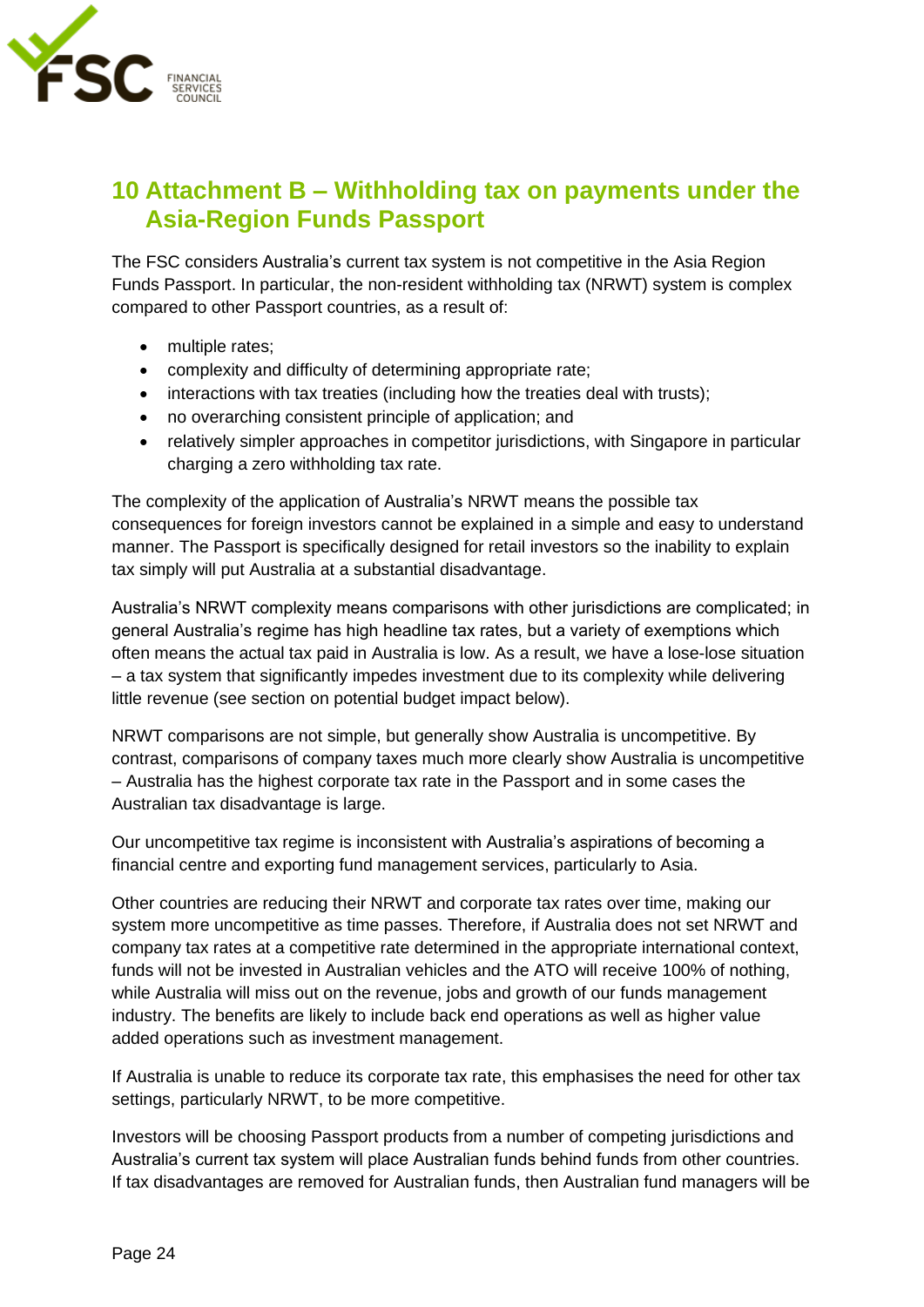

able to compete. In addition, a globally competitive NRWT would address one of the larger barriers to the success of Australia's funds management export industry.

The Passport only allows investments into very simple ('vanilla') products such as listed equities and bonds. This means that income generated by non-resident investors will comprise dividends and interest.

Analysis of these income types shows that little government revenue from NRWT (outside of property) will be received as a result of Passport funds under existing policy settings:

- Just over 90% of Australian top 100 company dividends are franked therefore dividend withholding tax collections will be small. A portion of the remaining unfranked dividend also qualifies for conduit foreign income (CFI) exemption. For example, the unfranked component of AMP's dividends has historically been CFI and therefore withholding tax free.
- Interest will be either overseas sourced or substantially subject to an exemption (under section128F); as a result, it would not be subject to NRWT.
- Capital gains from Australian assets that are not taxable Australian real property are not subject to a withholding obligation when derived by non-residents. The permitted investment class only allows for listed equities which are all treated as non-taxable Australian real property.
	- $\circ$  Note the FSC is not calling for a reduction in the NRWT applying to any property income that might be received by a Passport fund (even though this income would be limited in a Passport fund).
- Some tax treaties may operate to allocate the taxation of gains to the treaty partner.
- Some of the remaining NRWT is inappropriately applied to bond profits and foreign exchange hedging, as detailed in previous FSC Budget submissions.<sup>33</sup>

As a result of these points, a reduction in NRWT on the Passport will have limited budget impact, however it will have significant impact on the ability of Australian managers to market their funds, as it will allow confident statements to be made about the taxation impact of investing in an Australian fund.

We also understand previous costings of this proposal have used data from the ATO's Annual Investment Income Report (AIIR). However, this data is misleading as it combines property income to foreigners and non-property income to foreigners. This means the AIIR data (at least in in its current form) is unlikely to be helpful for this costing.

We expect this change will reduce compliance costs for all funds without property income, as only one rate of withholding tax will apply. A fund with property income might face higher compliance costs from complying with the property-related NRWT, but this will be offset by a reduction in compliance costs from collapsing multiple non-property rates into one rate.

<sup>33</sup> For example see FSC Pre-Budget submission for 2019–20, available from: <https://fsc.org.au/resources/1717-2019-20-budget-fsc-submission-combined/file>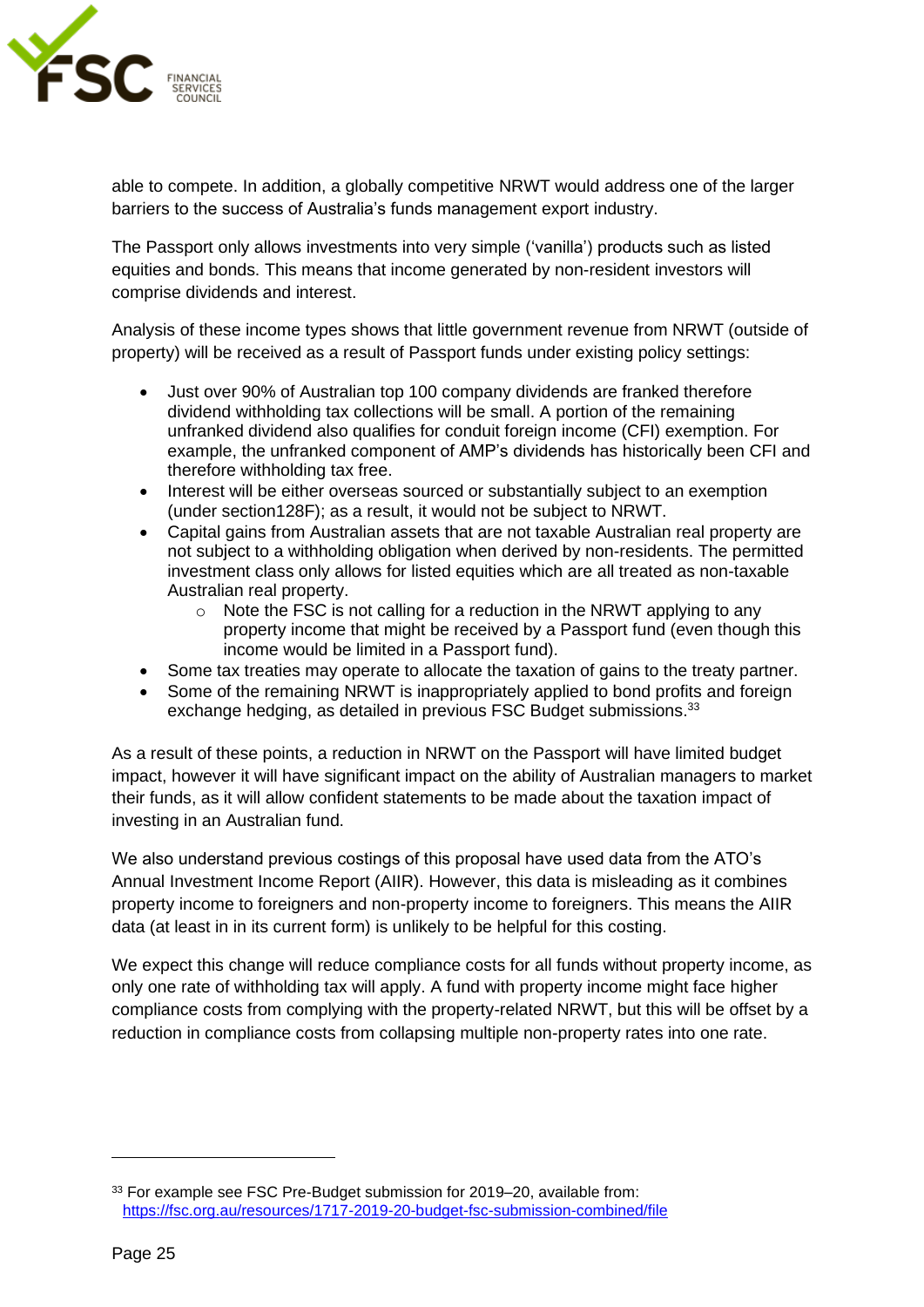

### <span id="page-25-0"></span>**11 Attachment C – Concerns with existing Government proposals**

### <span id="page-25-1"></span>**11.1 CGT at fund level**

The 2018–19 Budget announced the Government would remove the CGT at the fund level for Managed Investment Trusts (MITs) and Attribution Managed Investment Trusts  $(AMITS).<sup>34</sup>$ 

The FSC has major concerns with this proposal.

Most importantly, the policy contradicts the Government's own stated policy goals. The 2018–19 Budget states<sup>35</sup> this proposal is designed to ensure that MITs and AMITs operate as genuine flow through vehicles, so that income is taxed in the hands of investors as if they had invested directly. However, the 2018–19 Budget proposal has the **opposite effect** of this policy goal.

The policy disadvantages indirect investment by individuals through MITs and AMITs compared to direct investment. It removes the current neutral treatment of individuals and replaces it with a non-neutral treatment. Using the terms from the 2018–19 Budget, under the current tax system MITs and AMITs are taxed as genuine flow through vehicles for individual investors, "so that income is taxed in the hands of investors as if they had invested directly". The proposal replaces this approach with a system that **overtaxes** individuals that invest through MITs and AMITs.

This detrimental proposal would be a key contributor to the increasing adverse policy environment for fund managers noted earlier in this submission.

The specific reasons the proposal overtaxes individuals that invest in MITs and AMITs are:

- In allocating deductible expenses against assessable income components, a MIT or AMIT would be required to allocate deductions against gross capital gains instead of only the assessable discount capital gains component; and
- In recouping prior year or current year revenue losses, the MIT or AMIT would be required to recognise as assessable income the gross amount of the capital gain rather than only the discount capital gain.

A briefing from Greenwoods HSF (see Section 2 of Attachment E) provides an example where:

- an individual would pay no tax if they invested directly; but
- the same individual would pay tax on \$500 if they invested in exactly the same way, but through a MIT.

This clearly shows the proposal does not meet the principle of *horizontal equity* which is a long-standing tax policy principle accepted by governments. Broadly, the principle is that

<sup>34</sup> See Budget Paper 2, page 44.

<sup>35</sup> See Budget Paper 2, page 44.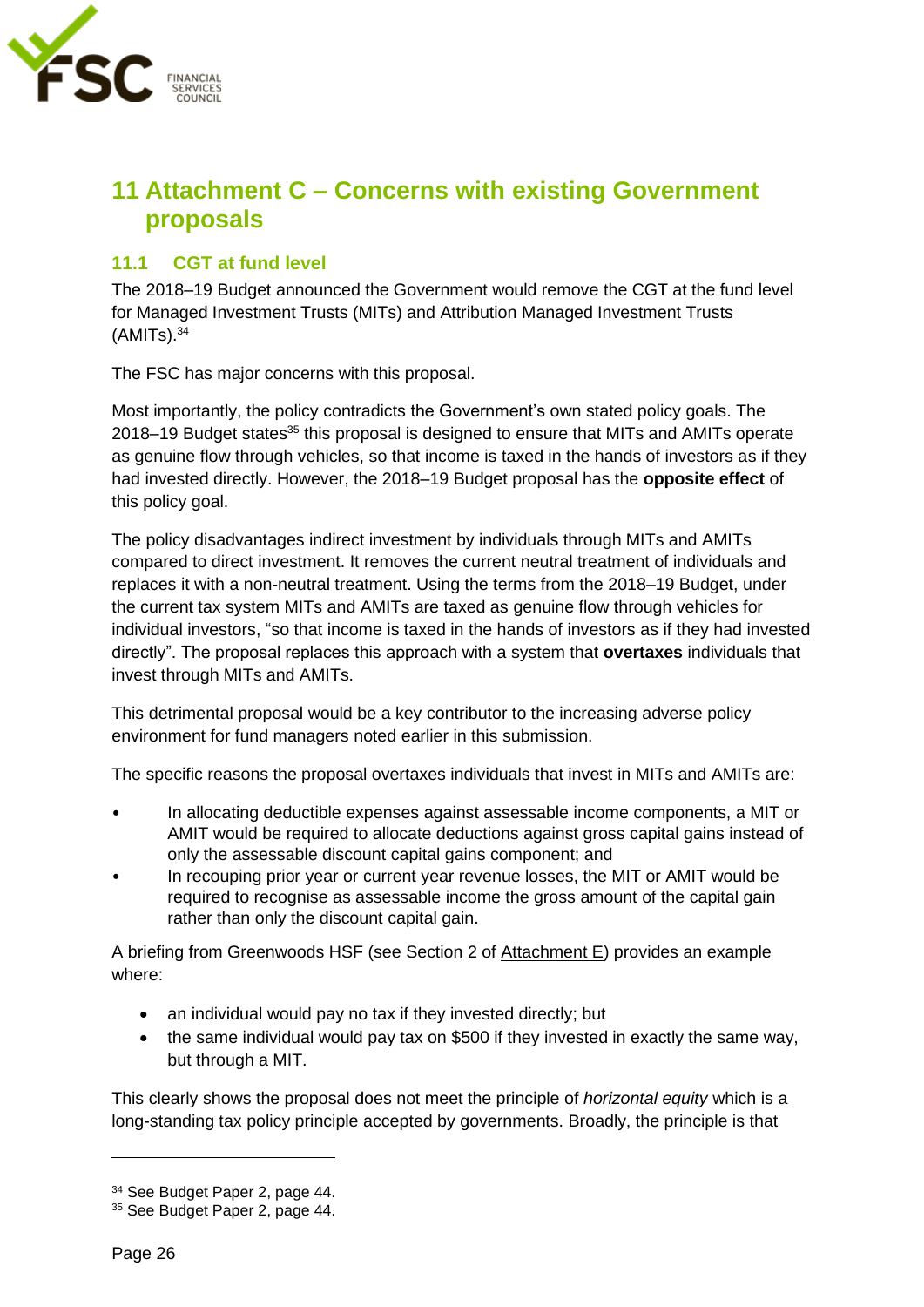

investors should bear the same tax burden regardless of whether they invest directly or indirectly. The proposed measure runs counter to this principle.

### <span id="page-26-0"></span>11.1.1 Example

Another example is shown below.

Where a MIT / AMIT derives a \$100 discount capital gain, but has expenses of \$20 that are to be allocated against the capital gain, the difference in the trust net income would be as follows:

| Trust level           | <b>Current</b> | <b>Proposed</b> |
|-----------------------|----------------|-----------------|
| Discount capital gain | 100            | 100             |
| 50% discount          | 50             |                 |
| Net gain              | 50             | 100             |
| <b>Expenses</b>       | $-20$          | $-20$           |
| <b>Net income</b>     | 30             | 80              |

Once the net income is distributed, the impact on an individuals' investor's taxable income could be illustrated as follows (with direct investment included for comparison):

|                         | <b>Invest through MIT/AMIT</b> |                 | <b>Direct</b> |
|-------------------------|--------------------------------|-----------------|---------------|
| <b>Individual level</b> | <b>Current</b>                 | <b>Proposed</b> | investment    |
| <b>Distribution</b>     | 30                             | 80              | 100           |
| Gross up                | 30                             |                 |               |
| Gross gain              | 60                             | 80              | 100           |
| 1/2 discount            | $-30$                          | $-40$           | $-50$         |
| Individual expenses     | ۰                              |                 | $-20$         |
| <b>Taxable income</b>   | 30                             | 40              | 30            |

The example above equally applies if fund-level expenses are replaced by carry forward revenue losses.

The examples above and in Attachment F show where expenses or carry-forward revenue losses are offset against these discount capital gains at the MIT / AMIT level, the proposed measure will result in members that are entitled to discounting (individuals, complying superannuation funds entities and trusts taxed under Division 6) being worse off under this proposal than if they had invested in assets directly under the same scenario.

### <span id="page-26-1"></span>11.1.2 Discussion

The current CGT treatment does not always achieve parity between direct investment and investment through a MIT/AMIT; but the proposed change does not achieve this parity either — and for most investors the change moves the treatment further away from parity.

The FSC submits that, across the investment life-cycle of a managed fund, many (perhaps nearly all) AMITs and MITs would allocate expenses, or current year or carry forward revenue losses, against capital gains. This means that the proposed measure will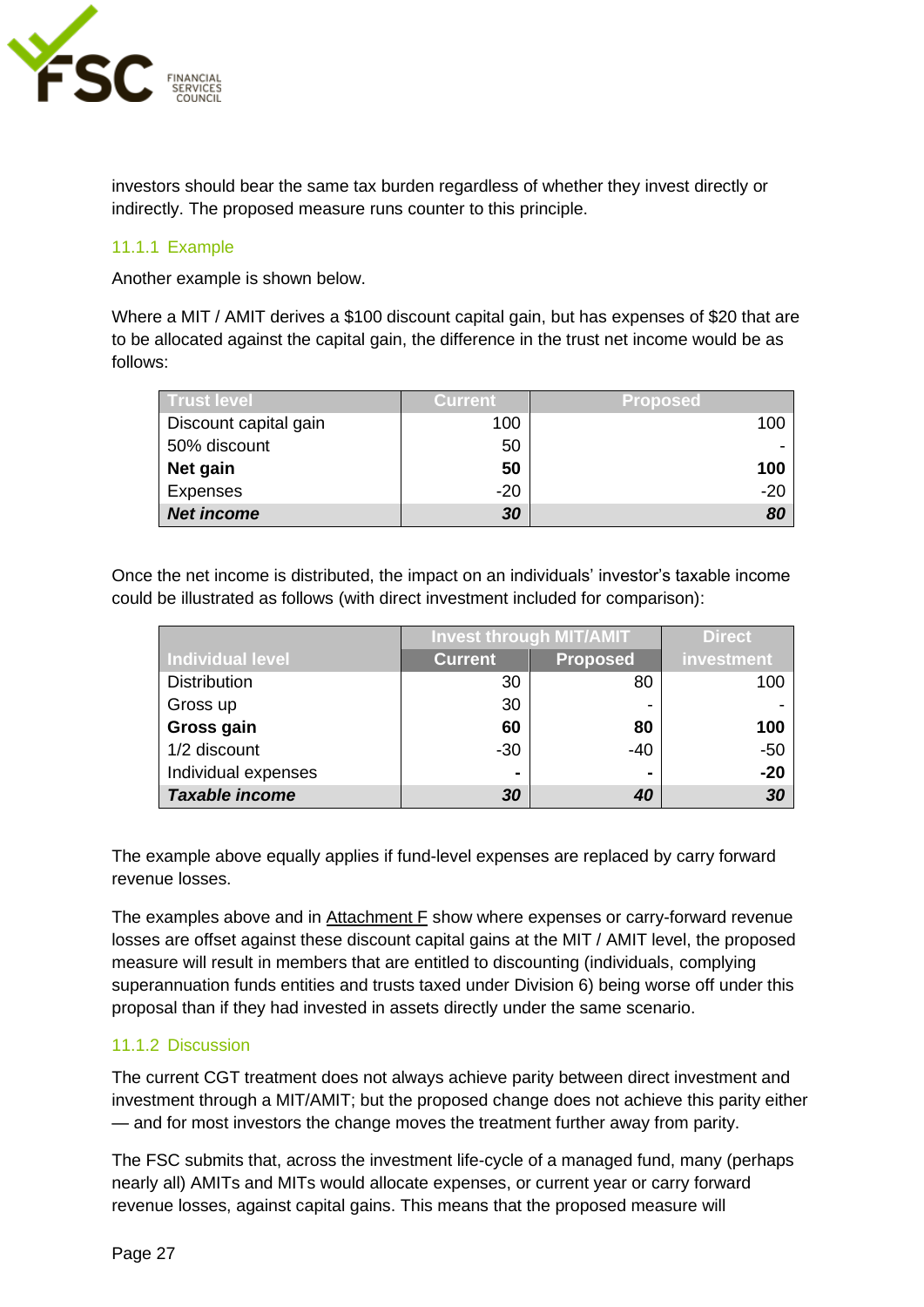

disadvantage many or all AMITs and MITs relative to direct investment by individuals and superannuation funds.

The proposal also introduces another inconsistency: Division 6 trusts would be able to access the CGT discount, while MITs and AMITs will not. The FSC submits this is inconsistent and confusing and further underlines the concern that this proposal is clearly not meeting the policy intent of ensuring direct and indirect investment is treated similarly.

Another issue will emerge if the proposal is implemented. The allocation of expenses against different types of income has not been definitively addressed since the repeal of section 50 of the Income Tax Assessment Act 1936. That section prescribed an order for the allocation of expenses and was particularly relevant in the context of the former Undistributed Profits tax. Since the repeal there have been miscellaneous rulings and statements to the effect that direct expenses should be allocated to the income to which they relate but that general and surplus direct expenses should be allocated pro rata against taxable income. Whether this is correct and whether any gross or discounted capital gains should form part of this allocation base is an issue that until this proposal did not matter. However, the change, as it is proposed, will force the Government to deliberate and prescribe an outcome. Such an outcome will inevitably have consequences beyond MITs and AMITs.

We note the original exposure drafts of the AMIT legislation included this measure, but it was removed by Treasury during consultation. We understand this change was made because of the concerns raised above in this paper: disallowing the CGT discount at the trust level reduced tax neutrality compared to direct investment.

Given the increased compliance costs from the measure and the distortion in the tax treatment of direct vs indirect investment, the proposed CGT change would likely actively discourage many investors (individuals and superannuation funds) from investing in MITs and AMITs, adding to the competitiveness issues raised earlier in this submission.

The added burden on MITs and AMITs caused by higher taxation and higher compliance costs from these combined proposals means the benefit of reforming and moving out of Division 6 has been considerably reduced — possibly negated. It also is particularly concerning that this change has been proposed after many fund trustees have made the irrevocable election to adopt the AMIT regime.

We note that this measure is ostensibly meant to prevent beneficiaries that are not entitled to the CGT discount from getting a benefit from the CGT discount being applied at the trust level. This would be non-resident investors and corporate investors.

It is not clear why the Government has proposed a measure targeting all investors in AMITs and MITs rather than a measure specifically targeting resident corporations and non-resident beneficiaries. Instead, the Government proposes a measure that will result in individuals and superannuation funds paying an inappropriate amount of tax compared to direct investment.

Additionally, the beneficiaries of apparent concern represent a small proportion of unitholders. According to the ABS, non-government trading companies represent just 1.85% of total investment into managed funds, and foreign investors represent 5.8% of total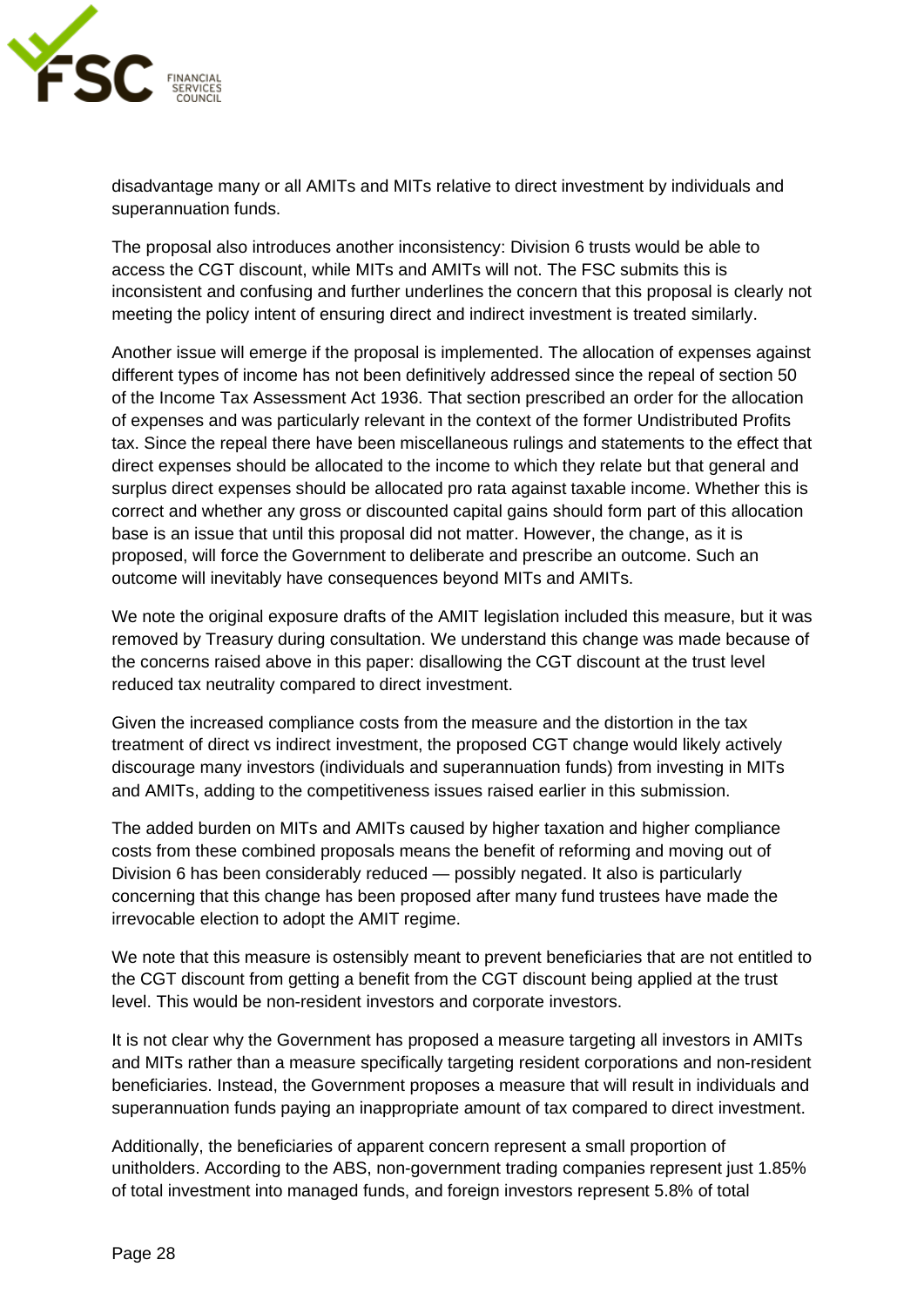

investment.<sup>36</sup> Most investment is by individuals, superannuation funds and pension funds. In addition, capital gains are only subject to tax for non-residents when the gains relate to "taxable Australian Real Property" (**TARP**). Other gains are not subject to Australian tax. Hence the supposed mischief relates to a small proportion of the total gains recorded by the fund.

If the Government wishes to address concerns about corporates and non-residents accessing the CGT discount through MITs and AMITs, then we submit there would be value in exploring options that are more targeted at the issue. The FSC has provided a range of options to Treasury and we are willing to discuss these options in more detail. We await further consideration of these options.

Instead of this measure, the FSC is recommending a measure targeted at corporates and non-residents that are accessing the CGT discount through MITs and AMITs.

### <span id="page-28-0"></span>**11.2 Proposed changes to attribution penalties for managed funds**

The draft legislation to implement the Corporate Collective Investment Vehicle (CCIV) released in early 2019 contained the proposal for an extension of the penalty for attribution 'unders and overs' that result from a lack of reasonable care. This change will apply both to the new CCIV investment vehicle as well as an existing funds management vehicle, Attribution Managed Investment Trusts (AMITs).

FSC members completely oppose this change. If this penalty remains in the final legislation, it will prove to be a significant disincentive for any fund manager to elect into the CCIV (or AMIT) regime for its funds.

The change in the penalty regime for AMITs was a deliberate decision as part of the AMIT consultation process. Early exposure drafts of the AMIT Regime legislation included administrative penalties relating to 'unders and overs' where there had been a lack of reasonable care. However, this was removed as part of the consultation process in recognition of stakeholder concern about the application of the reasonable care concept.

The absence of the reasonable care requirement in the AMIT rules was not an 'oversight' that requires correction. It was a deliberate change based upon consultation on that point, recognising commercial factors particular to the industry. Changing the penalty regime for the CCIV and AMIT regime without evidence of the need for this requirement would be ignoring this consultation.

We also note the alleged mischief from attribution 'unders and overs' is negligible. AMITs and CCIVs are, in general, not meant to be taxpaying entities; and any unders or overs would be expected to largely cancel out over time. As a result, the amount of tax at risk over time is very small.

<sup>36</sup> ABS Managed Funds, September 2018, table 9.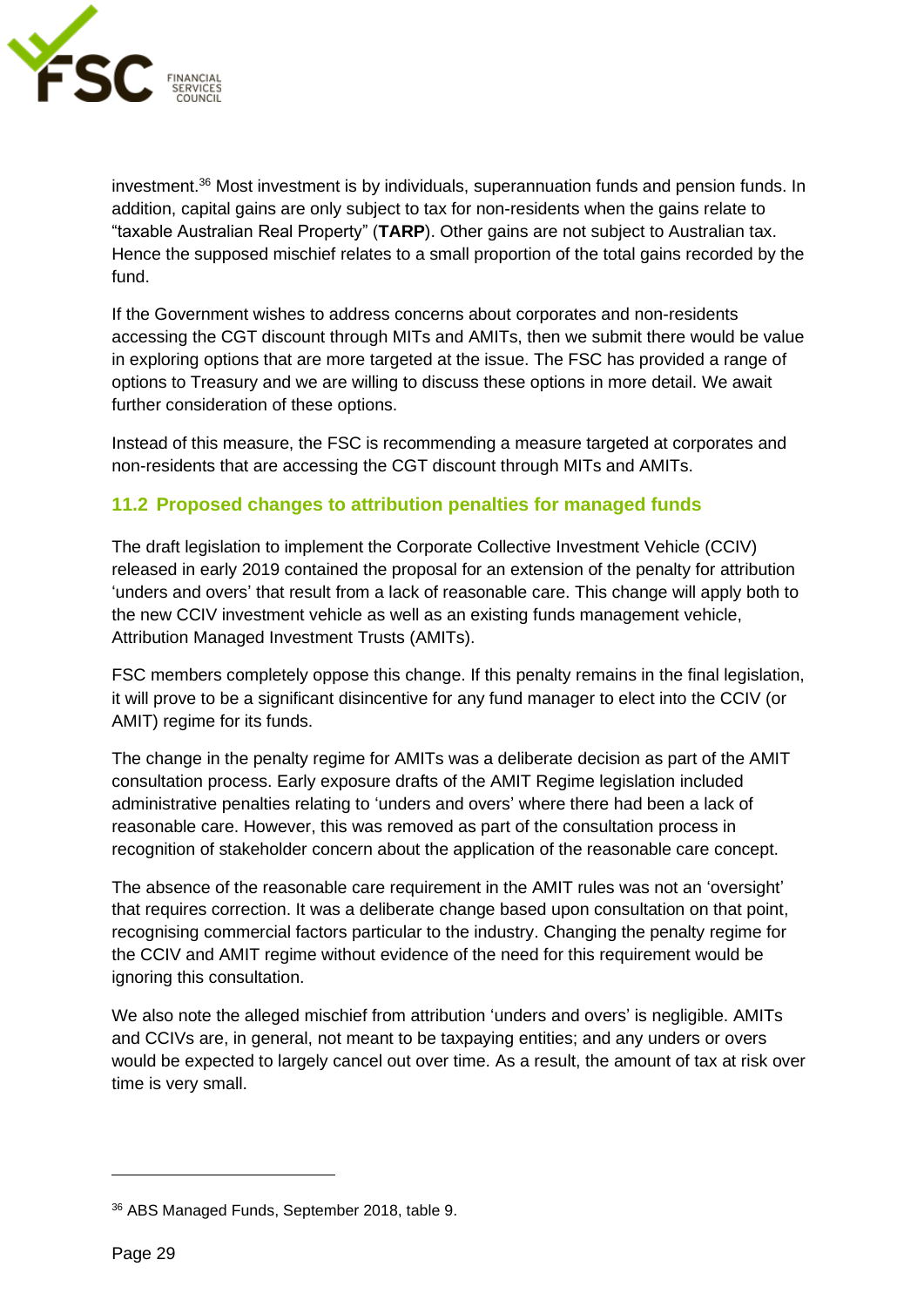

Penalties in the tax system should be proportionate – an approach that should apply across all government policy. However, in this case, proportionality does not apply. A potentially substantial penalty is being applied in relation to a negligible tax liability.

The non-zero risk of a reasonable care penalty will be a further discouragement from foreign investors using CCIVs and AMITs compared to other international vehicles, particularly vehicles in the Asia Region Funds Passport. For Australian taxpayers, it will discourage the use of CCIVs and AMITs compared to other vehicles such as Listed Investment Companies (LICs) and non-AMIT trusts.

We understand the main argument in favour of the proposed change is that it will mean the same tax penalty regime will apply to all Australian taxpayers. However, this argument is without substance:

- AMITs and CCIVs could be penalised for attributing *too much* assessable income to investors. It appears CCIVs and AMITs would be the only classes of taxpayer subject to reasonable care penalties where there has been no tax shortfall. If the goal is to be consistent, then this would lead to another impractical conclusion: penalties should apply to *all* taxpayers who pay too much tax (a conclusion that fund managers would oppose).
- AMITs currently have (and CCIVs will have) substantially different administrative rules for income tax compared to other taxpayers. In particular, other taxpayers (in general) do not use estimates to calculate taxable income in one tax period and then 'true up' the estimates in a later period.<sup>37</sup>
	- $\circ$  Other taxpayers could be penalised for using this approach as they are not permitted to use 'unders and overs' that is central to the attribution system. Again, if the goal is for the administration of income tax to be consistent across all taxpayers, then this would lead to the impractical conclusion that *no* taxpayers should be able to use 'unders and overs' (again, a conclusion that fund managers would naturally oppose).

The points above lead to the conclusion that AMITs and CCIVs *are* different from other taxpayers – and so therefore the consistency argument for penalties fails.

We also note the following:

- Evidence has not been presented showing the current approach, involving penalties for errors due to recklessness alone, is not working adequately.
- It has not been shown that the addition of this new penalty is of net benefit, noting the costs of the new penalty system, including added costs and uncertainty.
- The proposal will strongly discourage investment into assets that are more likely to produce 'unders and overs' such as property. Investment managers may just not want the risk of being confronted with a penalty for using the 'unders and overs' provisions.

<sup>&</sup>lt;sup>37</sup> Taxpayers can amend earlier year returns, but this is quite different from carrying forward the differences between estimated and actual figures and offsetting these against future year returns.